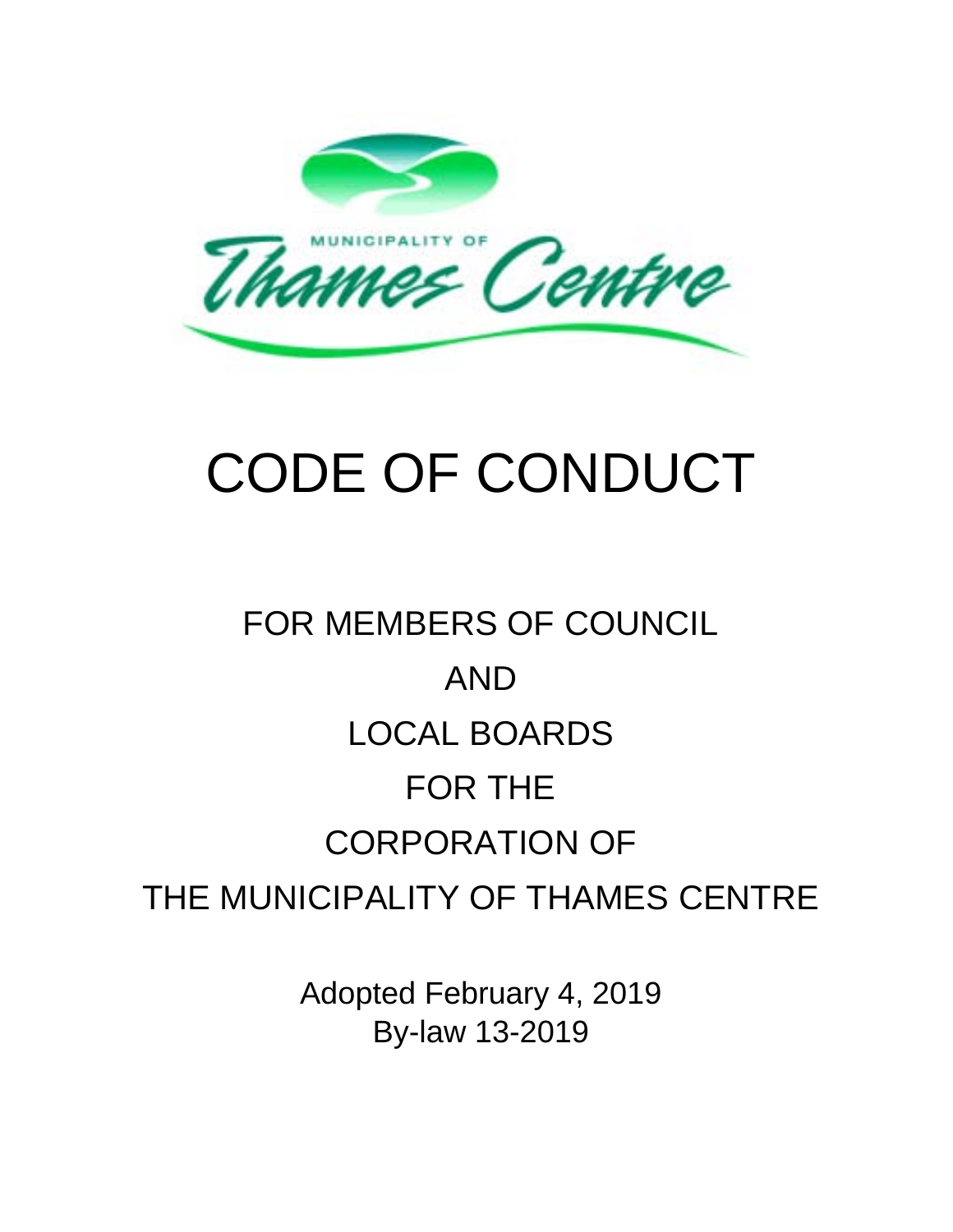## **Table of Contents**

| PART 8: INTERACTION WITH THE PUBLIC, OTHER MEMBERS and MUNICIPAL STAFF  8         |  |
|-----------------------------------------------------------------------------------|--|
|                                                                                   |  |
|                                                                                   |  |
|                                                                                   |  |
|                                                                                   |  |
|                                                                                   |  |
|                                                                                   |  |
|                                                                                   |  |
|                                                                                   |  |
|                                                                                   |  |
|                                                                                   |  |
|                                                                                   |  |
| PART 20: OTHER COMPLIANCE/ENFORCEMENT RIGHTS BEYOND THE REFERRAL TO THE INTEGRITY |  |
|                                                                                   |  |
|                                                                                   |  |
|                                                                                   |  |
|                                                                                   |  |
|                                                                                   |  |
|                                                                                   |  |
|                                                                                   |  |
|                                                                                   |  |
|                                                                                   |  |
|                                                                                   |  |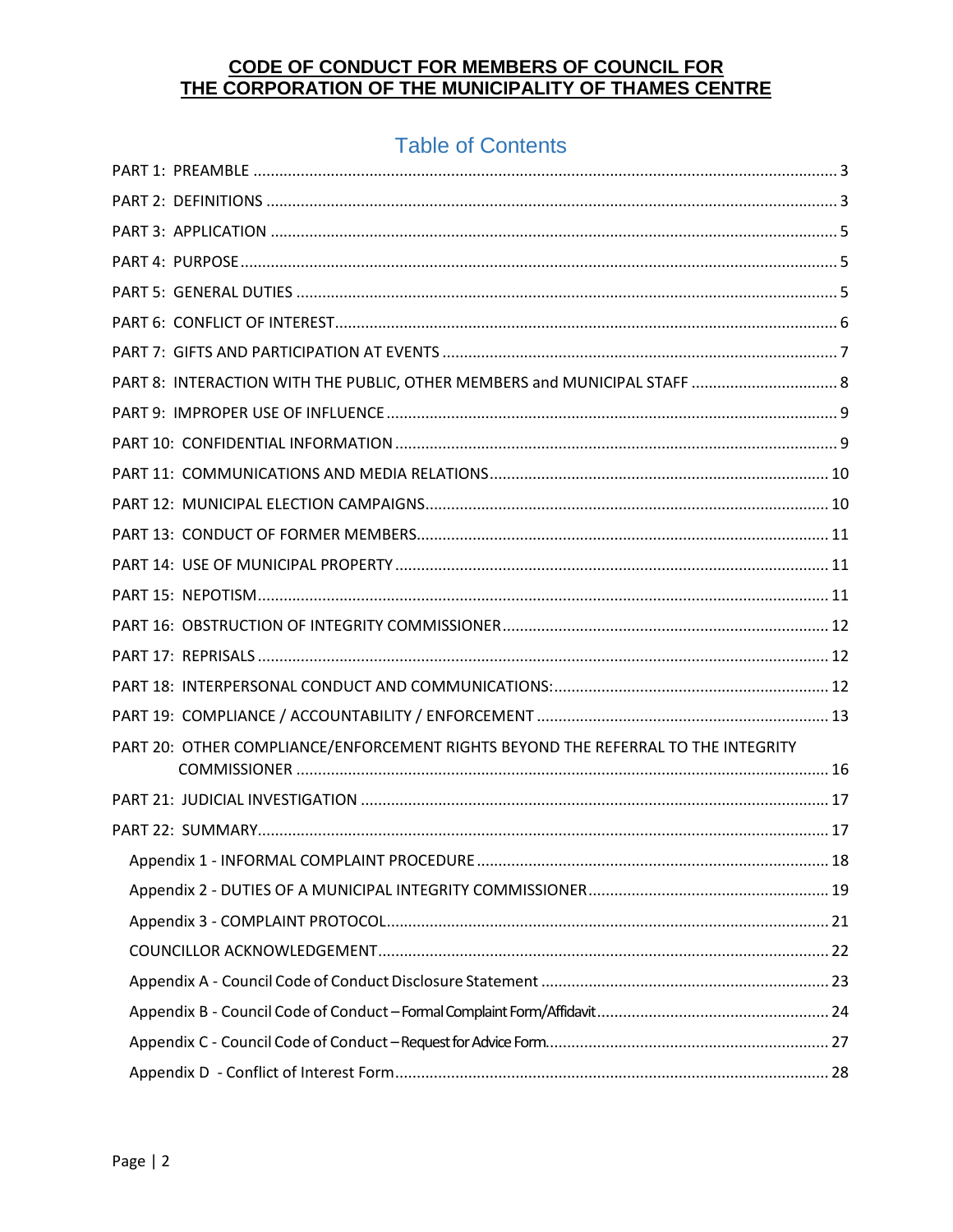#### <span id="page-2-0"></span>**PART 1: PREAMBLE**

Members have important obligations and responsibilities to those they represent service and interact with in connection with carrying out the roles and duties attending a Member's office.

The purpose and intent of this Code of Conduct is as follows:

- (i) To establish guidelines for ethical conduct required of Members;
- (ii) To establish guidelines to encourage and ensure interpersonal conduct, communications and interactions consistent with legal requirements (e.g. *Occupational Health and Safety Act, Ontario Human Rights Code*); and
- (iii) To provide mechanisms to ensure accountability and compliance with the required ethical and interpersonal conduct standards of this Code of Conduct.

#### <span id="page-2-1"></span>**PART 2: DEFINITIONS**

- 2.1 "Censure" means an official expression of disapproval or condemnation.
- 2.2 "Clerk" shall mean an Employee authorized to act as the Clerk of the Municipality of Thames Centre.
- 2.3 "Chief Administrative Officer" shall mean the chief administrative officer (CAO) of The Corporation of the Municipality of Thames Centre, designated by by-law.
- 2.3 "Closed Meeting" shall mean a meeting or part of a meeting of Council not open to the public in accordance with the *Municipal Act, 2001*, S.O. 2001, Chapter 25, as amended.
- 2.4 "Committee" shall mean a Committee established by Council.
- 2.5 "Complaint" shall mean an alleged violation of this Code.
- 2.6 "Confidential Information" includes information in the possession of the Municipality that the Municipality is prohibited from disclosing under the *Municipal Freedom of Information and Protection of Privacy Act* and other applicable legislation. Confidential Information also means any information that is of a personal nature to Municipal employees or clients or information that is not available to the public and that, if disclosed, could result in loss or damage to the Municipality or could give the person to whom it is disclosed an advantage. Confidential Information includes items disclosed or discussed at closed sessions of Council and Committee meetings.
- 2.7 "Council" shall mean the elected officials who constitute municipal council for the Corporation of the Thames Centre.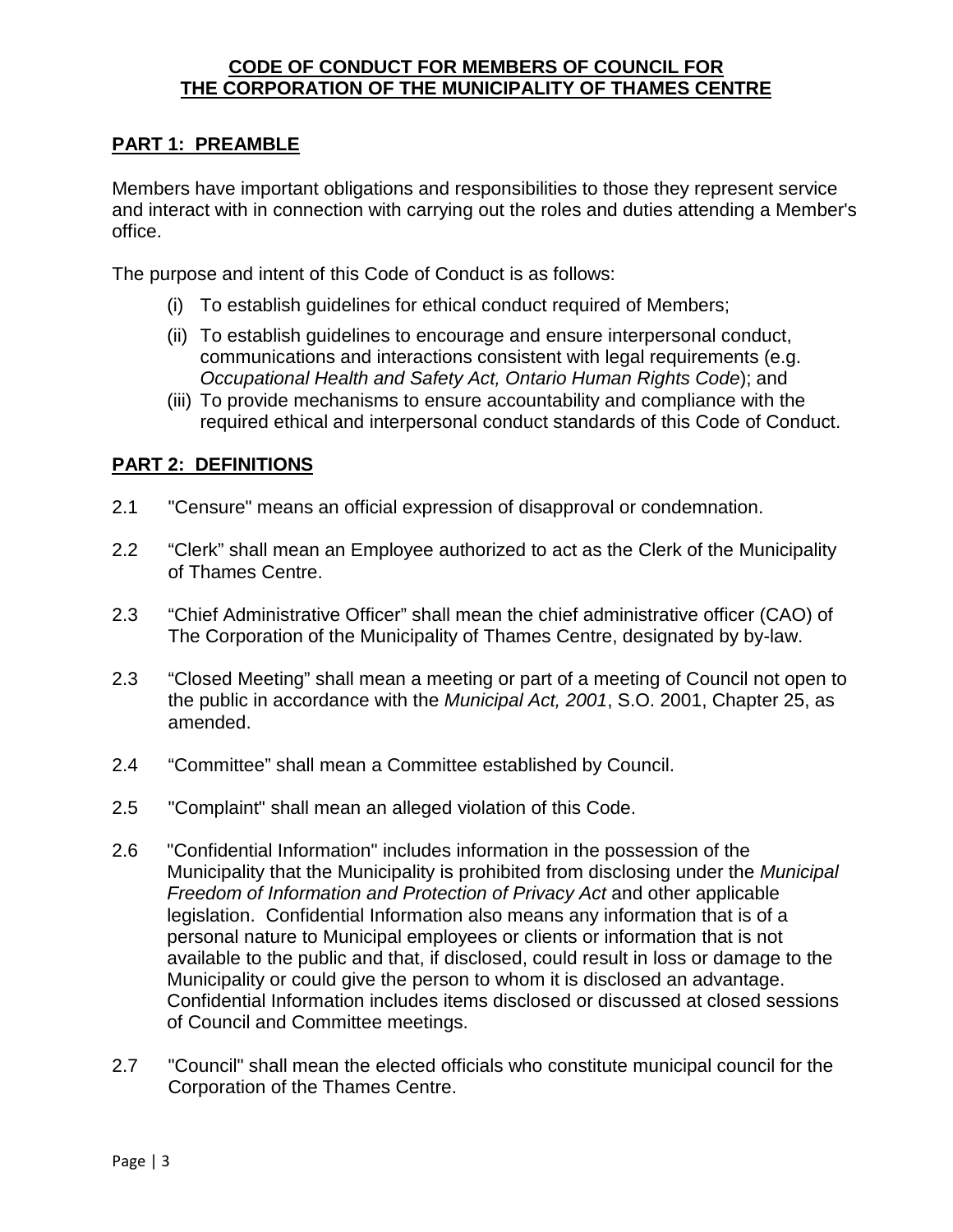- 2.8 "Employee" shall mean a person employed by the Municipality, including those employed on personal service contracts and volunteers, but does not include members of Council.
- 2.9 "Gift" includes any cash or monetary equivalent fee, object of value, service, forbearance, preferential treatment or personal benefit received from a third party.
- 2.10 "Good Faith" shall mean accordance with standards of honesty, trust and sincerity as practiced and understood within the Thames Centre community.
- 2.11 "Integrity Commissioner" shall mean a person appointed by Council to provide independent and consistent complaint investigation and resolution respecting the application of the Code of Conduct.
- 2.12 "Immediate Relative" shall mean a parent, child, sister, brother, sister-in-law, brother-in-law, father-in-law, mother-in-law, as well as step-relationships.
- 2.13 "Lobby" or "lobby" shall mean to communicate with a member outside of a public process about matters of interest or benefit to the lobbyist and their client business organization. Communication may be about a bylaw or resolution on any matter that requires a decision by Council, a local board, or delegated decision-maker and includes matters regarding policies or programs, the purchase of goods and services and the awarding of contracts, applications for a service grant, planning approval, or other licence.
- 2.14 "Media" includes any entity such as radio, television, newspaper, magazine, websites, blogs, social media, twitter feeds or other vehicles for the public dissemination of information.
- 2.15 "Member" means any member of Council, and includes the Mayor, Deputy Mayor, and any committee member, including members of the public appointed to a committee or advisory board.
- 2.16 "Meeting" shall mean any regular, special or other meeting of Council.
- 2.17 "Municipality" shall mean the Corporation of the Municipality of Thames Centre.
- 2.18 "Pecuniary Interest" shall mean an interest that has a direct or indirect financial impact or as defined under the *Municipal Conflict of Interest Act*, as amended.
- 2.19 "Spouse" shall mean the person to whom a Member is married or with whom the Member is living in a conjugal relationship.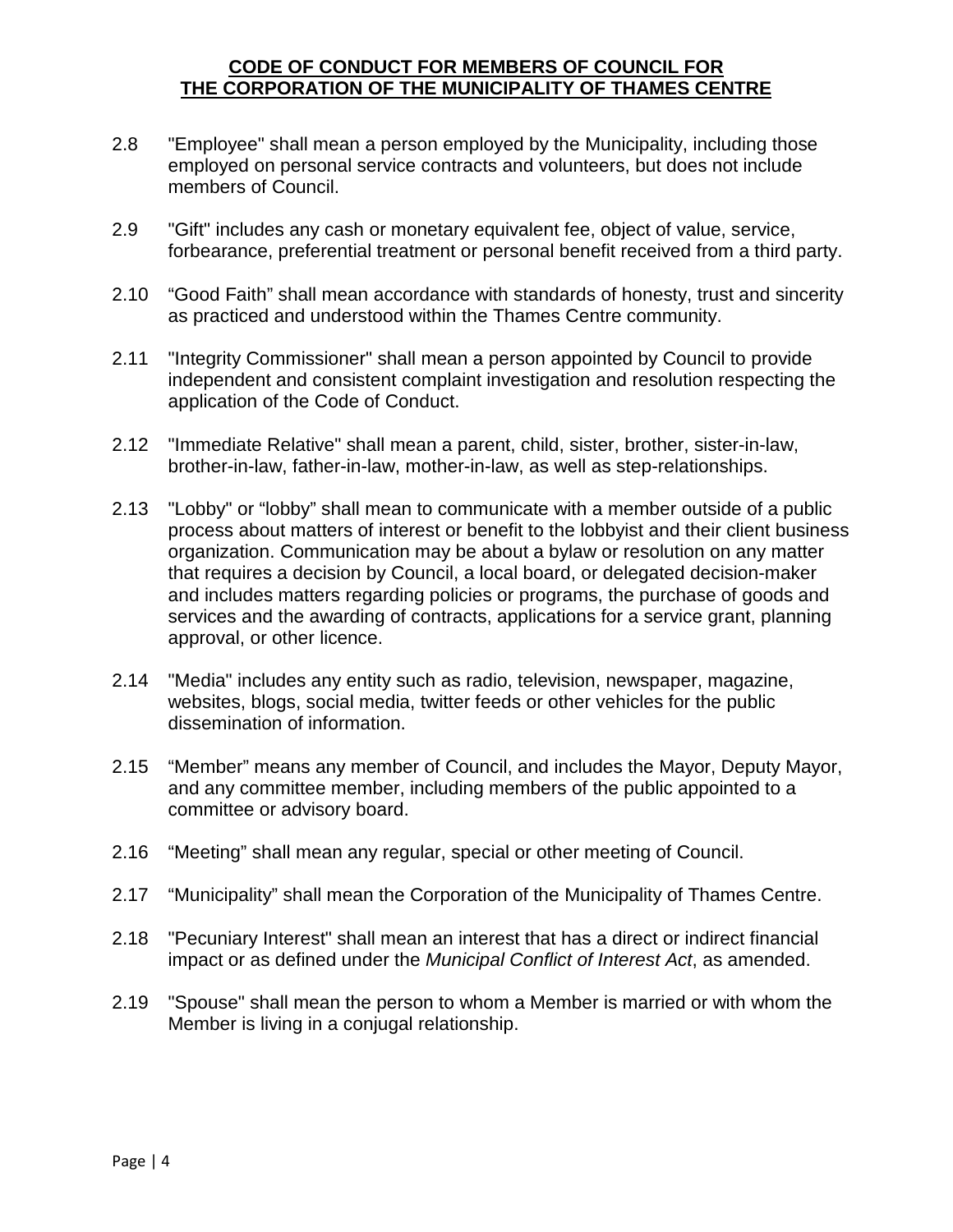#### <span id="page-4-0"></span>**PART 3: APPLICATION**

3.1 This Code of Conduct applies to the Mayor, the Deputy Mayor and all Members of Council and members of the public appointed to committees and advisory boards.

#### <span id="page-4-1"></span>**PART 4: PURPOSE**

- 4.1 A Member's conduct and behavior in terms of ethics and interpersonal conduct and communications are regulated by legislative acts including but not limited to:
	- *a) Criminal Code of Canada*;
	- b) *Human Rights Code*;
	- *c) Municipal Act, 2001;*
	- d) *Municipal Conflict of Interest Act*;
	- e) *Municipal Freedom of Information and Protection of Privacy Act*;
	- f) *Municipal Elections Act, 1996*;
	- g) *Personal Health Information Protection Act, 2004*;
	- h) *The Public Inquiry Act; and,*
	- i) *The Occupational Health and Safety Act.*

#### <span id="page-4-2"></span>**PART 5: GENERAL DUTIES**

- 5.1 It shall be the duty of all Members to abide by all applicable legislation, policies and procedures pertaining to their position as a Member.
- 5.2 Members shall at all times serve and be seen to serve their constituents in a conscientious and diligent manner.
- 5.3 Members will conduct their dealings with each other in ways that maintain public confidence in the position to which they have been elected or appointed. Members will be open and honest, focus on issues rather than personalities, and avoid aggressive, offensive or abusive conduct.
- 5.4 Members shall accurately and adequately communicate the attitudes and decisions of the Council even if they disagree with Council's decision, such that respect for the decision-making processes of Council is fostered.
- 5.5 Members shall conduct themselves at all Council and Committee Meetings with decorum, in accordance with the Thames Centre's Procedural By-Law.
- 5.6 In accordance with the *Municipal Act, 2001* and the *Municipal Conflict of Interest Act*, every Member shall exercise his or her power and discharge his or her official duties in accordance with the following guiding principles: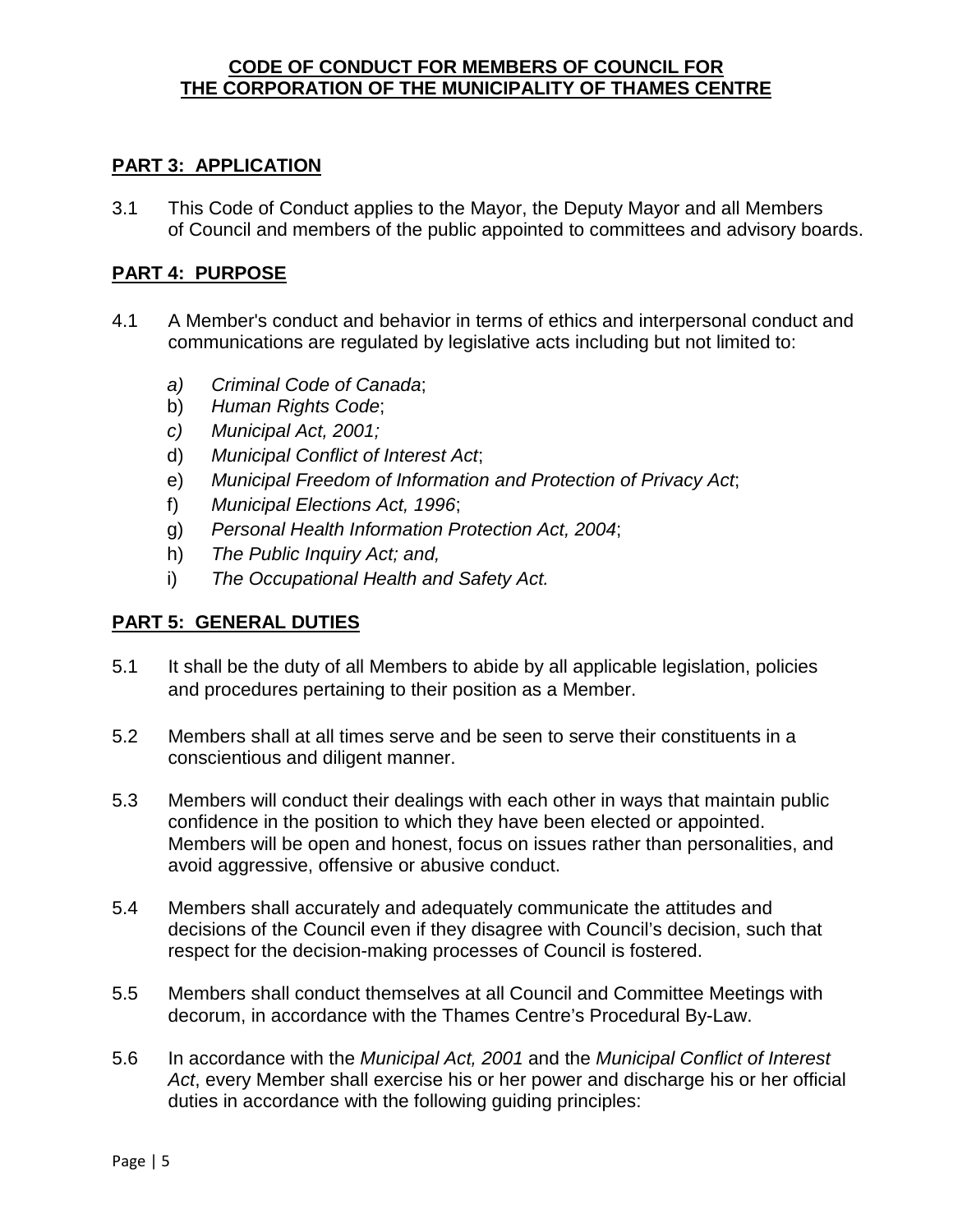- a) Seek to advance the common good of Thames Centre;
- b) Exercise care, diligence and skill that a reasonably prudent person would exercise in similar circumstances;
- c) Exercise his or her powers only for the purposes for which they were intended; and,
- d) Truly, faithfully and impartially exercise his or her office to the best of his or her knowledge and ability.

#### <span id="page-5-0"></span>**PART 6: CONFLICT OF INTEREST**

- 6.1 Members have strict obligations to avoid conflicts of interest by taking the following steps whenever a member has a direct or indirect pecuniary interest in any matter that is before Council in a meeting where the member is present:
	- (i) disclose the general nature of the member's interest prior to any consideration of the matter in the meeting;
	- (ii) refrain from participating in the discussion of the matter or in any vote on the matter; and,
	- (iii) refrain from attempting to influence the voting on the matter or question, before, during or after the meeting.
- 6.2 All members have important ethical and statutory obligations to adhere to the steps outlined above to ensure avoidance of any conflict of interest in connection with carrying out the obligations of the Member's office. Each Member must declare the conflict of interest and general nature thereof verbally at the beginning of each meeting and provide the Clerk with the signed declaration in accordance with *Appendix D* attached.
- 6.3 While the Integrity Commissioner may provide general interpretation of the Municipal Conflict of Interest Act (MCIA), it is expected that members seek independent legal advice on a specific question of individual compliance with the Act. The ability to request information about the application of, and advice by members, regarding sections 5, 5.1, and 5.2 of the Municipal Conflict of Interest Act to members of Council and of local boards will become the responsibility of the Integrity Commissioner on March 1, 2019.
- 6.4 Members shall be responsible for ensuring that they are familiar with the *Municipal Conflict of Interest Act*. If, upon review by the Integrity Commissioner, a complaint is deemed to be a matter covered by the *Municipal Conflict of Interest Act*, the Integrity Commissioner shall advise the complainant, with an explanation, in writing, and an investigation may be conducted in accordance with powers and duties of integrity commissioner.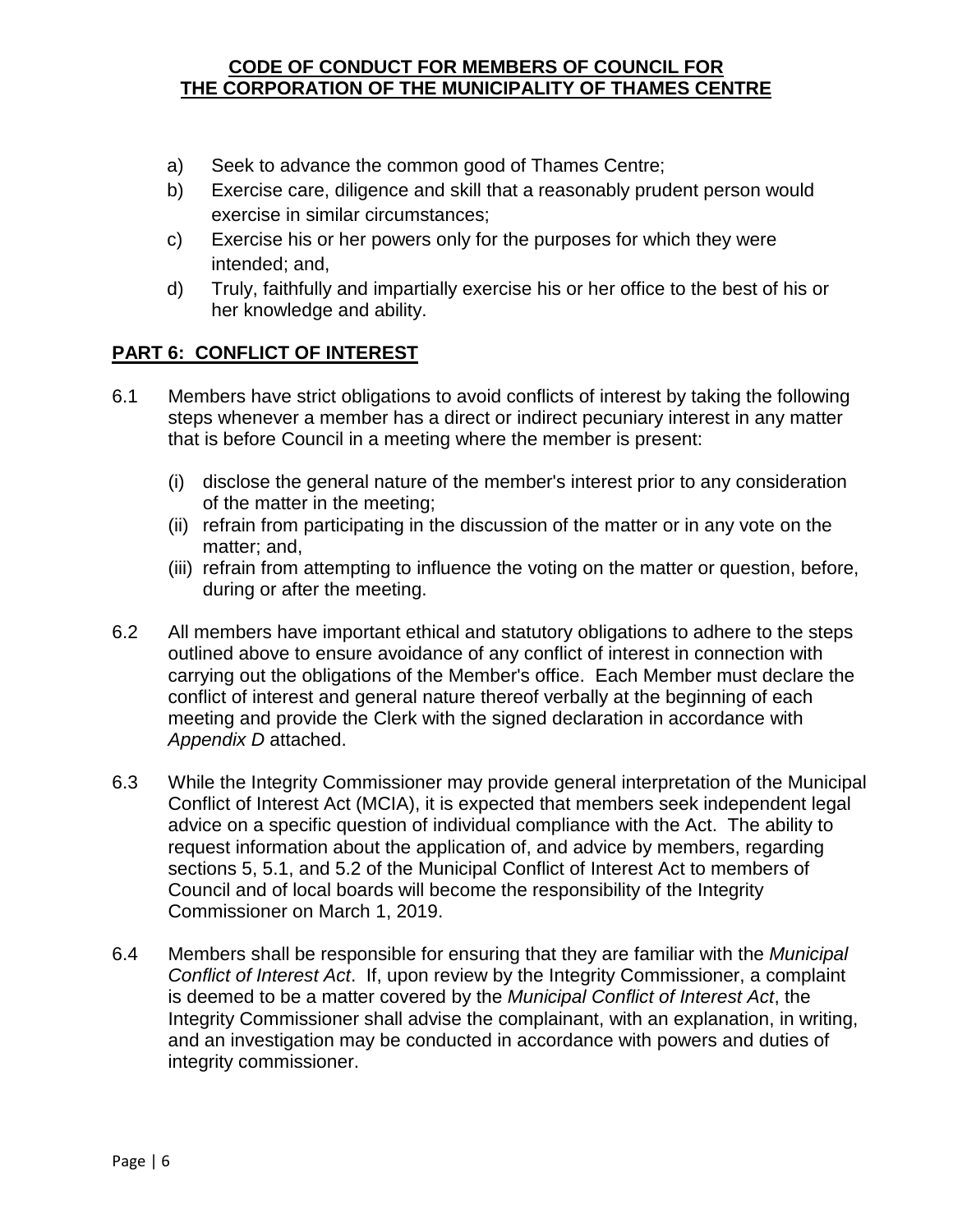#### <span id="page-6-0"></span>**PART 7: GIFTS AND PARTICIPATION AT EVENTS**

- 7.1 No Member shall solicit or accept any gift or accept or receive a fee, advance, cash or personal benefit that is directly or indirectly connected with the performance of his or her duties of office. For the purposes of this provision any gift provided to a Member's child, parent or spouse with the Member's knowledge shall be deemed to be a gift accepted by that Member;
- 7.2 The Municipality recognizes that moderate hospitality and participation in charitable non-profit fundraising and business events is an accepted facet of community participation and business relationships. Accordingly, the following types of gifts are recognized as exceptions to the prohibition in Section 7.1:
	- a) gifts that are received as an incident of protocol or social obligation that normally and reasonably accompany the responsibilities of office;
	- b) token gifts such as souvenirs, mementoes and commemorative gifts that are given in recognition of service on a committee for speaking at an event or representing the Municipality at an event;
	- c) food and beverages consumed at lunches dinners charity fundraisers banquets receptions ceremonies or similar events if the Member's attendance serves a legitimate municipal purpose;
	- d) communications to the offices of a Member including subscriptions to newspapers and periodicals;
	- e) compensation authorized by law;
	- f) political contributions that are offered accepted and reported in accordance with applicable law;
	- g) services provided without compensation by persons volunteering their time;
	- h) gifts of admission to dinner, charity fundraisers, banquets, receptions, ceremonies, cultural events, sporting events, business galas, political events and similar events if the Member's attendance serves a legitimate municipal purpose;
	- i) reasonable payment for participation in or organizing any reception, dinner, gala, golf tournament, or similar event to support charitable causes or a political fundraising event and food, lodging, transportation or entertainment from a not for profit non-government organization;
- 7.3 Within 30 days of receipt of any gift described in Section 7.2, Members shall file a disclosure statement in accordance with the format set forth in *Appendix A* attached with the Integrity Commissioner for any gift that exceeds \$200 in value. If the value of any gift described in Section 7.2 exceeds \$500 or if the total value of such gifts received from any one source during one calendar year exceeds \$1,000 the Member shall file a disclosure statement with the Integrity Commissioner within 30 days of the receipt of the gift. Every disclosure statement shall indicate: *Appendix A*.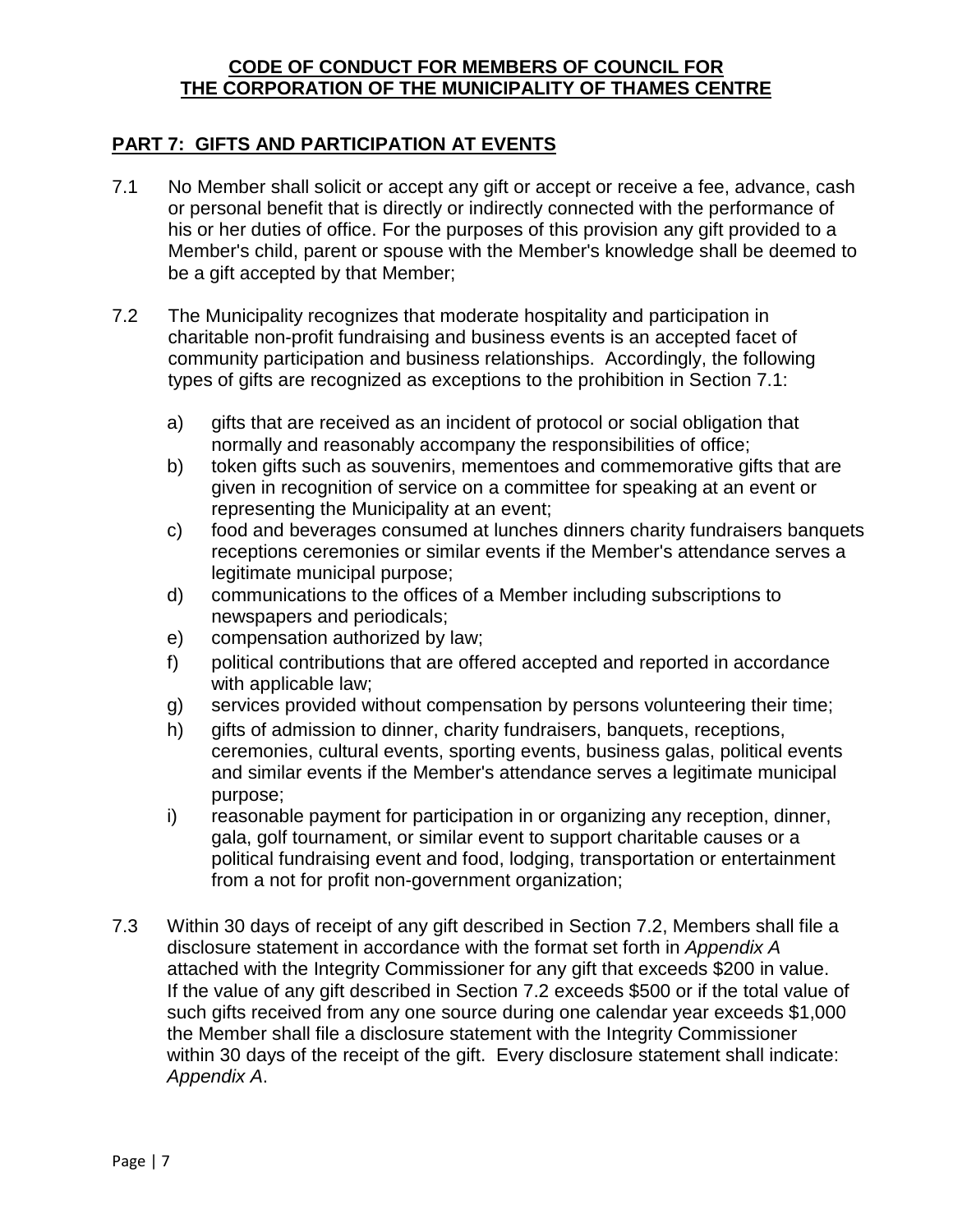- (i) the nature of the gift;
- (ii) its source and date of receipt;
- (iii) the circumstances under which it was received; and
- (iv) its estimated value.
- 7.4 Every disclosure statement to the Integrity Commissioner and as anticipated in 7.3 above shall be a matter of public record.
- 7.5 The Integrity Commissioner shall report to Council annually on all gifts received by Members that are disclosed in accordance with Section 7.2.
- 7.6 The Integrity Commissioner shall examine every disclosure statement filed with him or her to ascertain whether the receipt of the gift might in her or his opinion create a conflict between a private interest and the public duties of the Member.
- 7.7 If the Integrity Commissioner makes a preliminary determination of a conflict the Member shall be asked to justify receipt of the gift.
- 7.8 If the Integrity Commissioner determines that receipt of the gift was prohibited he or she shall report the findings to Council.

#### <span id="page-7-0"></span>**PART 8: INTERACTION WITH THE PUBLIC, OTHER MEMBERS and MUNICIPAL STAFF**

- 8.1 Members have a duty to treat members of the public, each other and staff with respect and dignity and without abuse, bullying or intimidation.
- 8.2 Members have a duty to ensure that the Municipality's work environment is safe and free from discrimination and harassment.
- 8.3 Members are to recognize that Employees serve Council and work for the municipal corporation under the direction of the Chief Administrative Officer. Council directs Employees through its decisions as recorded in the minutes and resolutions of Council. The role of Employees is to provide advice and services that are based on political neutrality, objectivity and professional judgment which may not necessarily reflect the opinion or position of any single Member. Members have no individual capacity to direct Employees to perform specific functions.
- 8.4 Inquiries of Employees from Members should be directed to the Chief Administrative Officer or the appropriate Department Head.
- 8.5 No Member shall compel Employees to engage in partisan political activities or be subjected to threats, discipline or discrimination for refusing to engage in any such activity.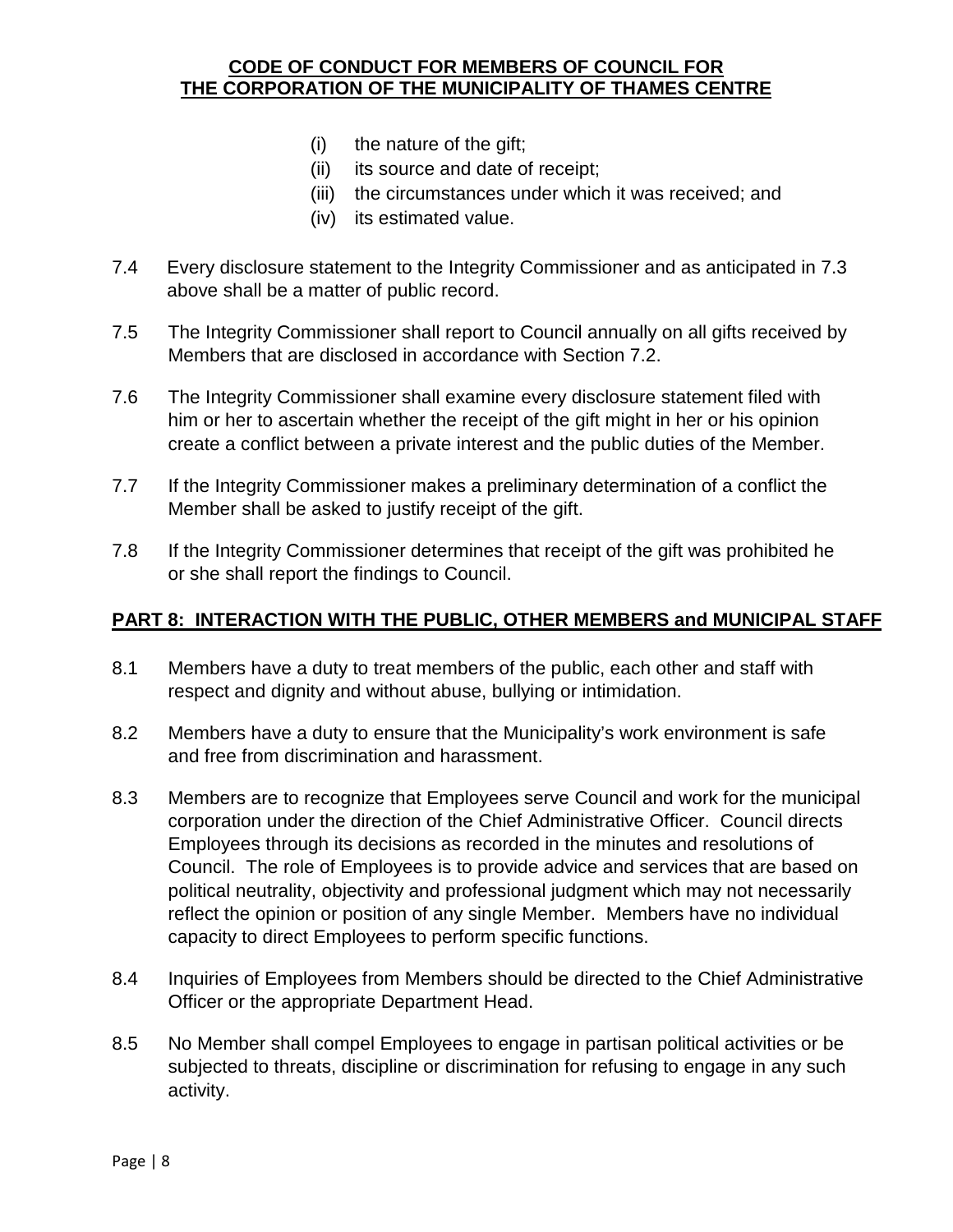- 8.6 Members shall show respect for the professional capacities of Municipal Employees. Some Employees have professional credentials (examples: Chartered Professional Accountant) which create separate legal and ethical obligations for those Employees. Members shall refrain from any conduct which may deter, interfere or unduly influence Employees in such a manner as to result in them violating their professional legal or ethical obligations.
- 8.7 Certain Employees hold positions within the administration of justice. Members shall refrain from making requests or statements or otherwise taking action which may be construed as an attempt to influence the independence of staff working within the administration of justice.

#### <span id="page-8-0"></span>**PART 9: IMPROPER USE OF INFLUENCE**

- 9.1 No Member shall use his or her office to seek to influence any decision made or to be made by Council to the Member's private advantage or to the advantage of another person.
- 9.2 No Member shall use his or her office to seek to influence or interfere with the administration or enforcement of the Municipality's regulatory By-Laws or other laws enforced by the Municipality. Notwithstanding the foregoing, it is recognized that Members of Council may in good faith raise the concerns of residents with Municipal Employees for the purpose of determining if those concerns can be resolved having due regard for the public interest in fair and impartial By-Law enforcement.
- 9.3 All applicants for Municipal positions shall have an equal opportunity to obtain such employment. No Member shall use his or her office to seek to inappropriately influence the hiring of specific individuals for any position within the Municipality.
- 9.4 Nothing in this Section prohibits a Member from providing a reference for an applicant for any position within the Municipality, or offering his or her opinions and voting on any decision to hire a Chief Administrative Officer.
- 9.5 No Member shall support any cause or third party using the Municipality's corporate logo or the Municipal letterhead in any communication intended to solicit funds without a vote or resolution of Municipal Council.

#### <span id="page-8-1"></span>**PART 10: CONFIDENTIAL INFORMATION**

10.1 Members shall hold in strict confidence all Confidential Information concerning matters dealt with in-camera. No Member shall release, make public or in any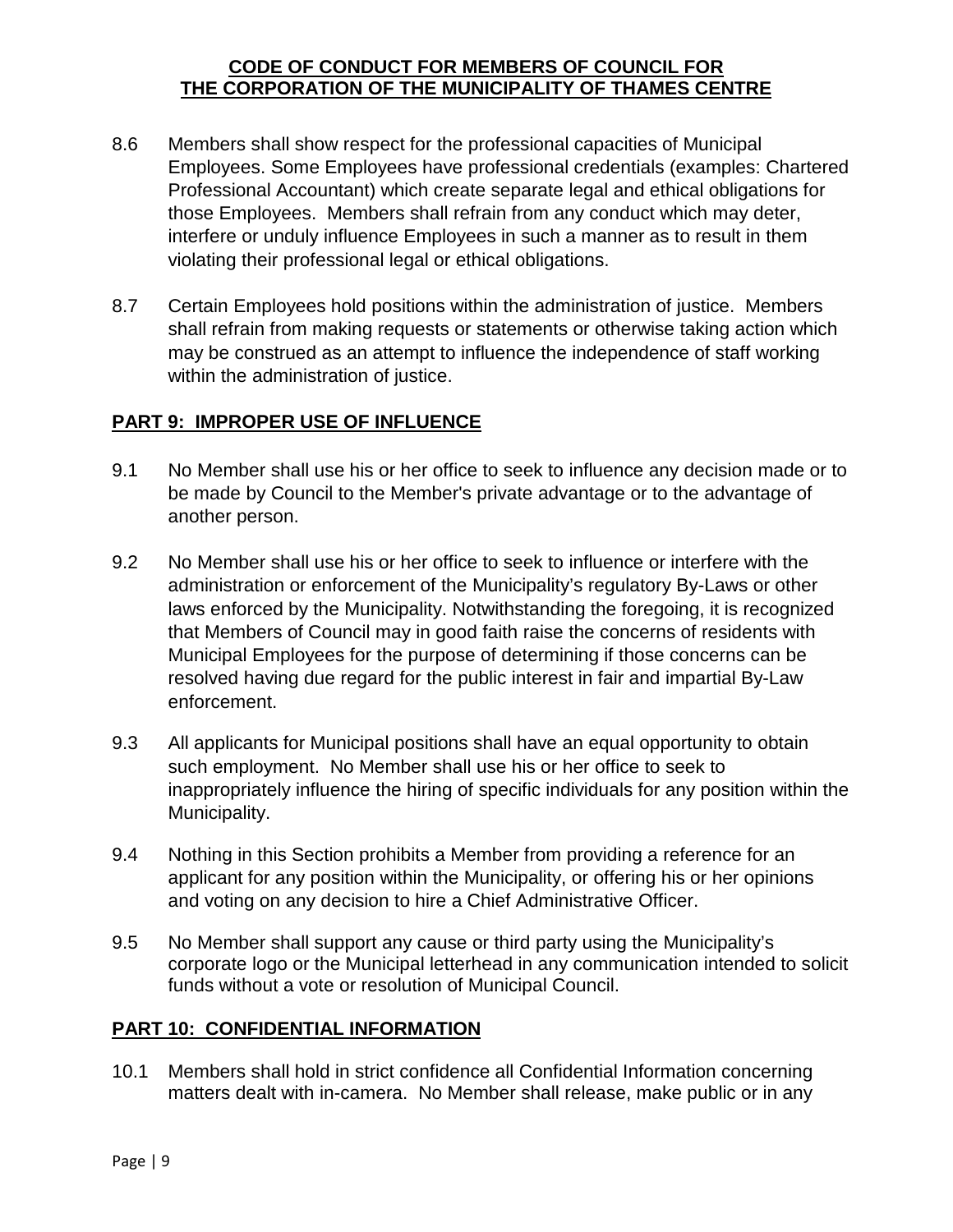way divulge any such Confidential Information or any aspect of the in-camera deliberations unless expressly authorized by Council or required by law.

- 10.2 No Member shall release, make public or in any way divulge any such Confidential Information acquired by virtue of his or her office unless expressly authorized by Council or required by law. The capacity to release Confidential Information can only be made by a majority of Council, and no individual member of Council has authority to waive this privilege.
- 10.3 No Member shall use information gained in the execution of his or her office that is not available to the general public for any purpose other than his or her official duties.
- 10.4 No Member shall access or attempt to gain access to Confidential Information in the custody of the Municipality except to the extent necessary for the performance of his or her duties as a Member and not prohibited by this Code or any other statute, By-Law or policy.
- 10.5 Members are only entitled to Confidential Information in the possession of the Municipality that is relevant to matters before the Council or Committee. Beyond this entitlement, Members have the same level of access to information as does any other citizen.

#### <span id="page-9-0"></span>**PART 11: COMMUNICATIONS AND MEDIA RELATIONS**

- 11.1 In order to foster respect for the decision-making process of Council, Members shall fairly and accurately communicate the decisions of Council, even if they disagree with a majority decision of Council, and/or voted in the minority. Members may publicly express disagreement with a decision, but are to do so in a respectful manner.
- 11.2 In communications with the media, Members shall not indicate, implicitly or explicitly, that they speak on behalf of Council, unless they have been authorized to do so by Council.
- 11.3 Members shall refrain from making disparaging remarks about other Members, members of the public, Employees or Council's process and decisions.

#### <span id="page-9-1"></span>**PART 12: MUNICIPAL ELECTION CAMPAIGNS**

- 12.1 Members of Council are required to comply with the *Municipal Elections Act, 1996* and the Municipality's Use of Corporate Resources Policy.
- 12.2 No Member shall use Municipal property, including the Municipality's logo, for any election campaign or campaign related activities.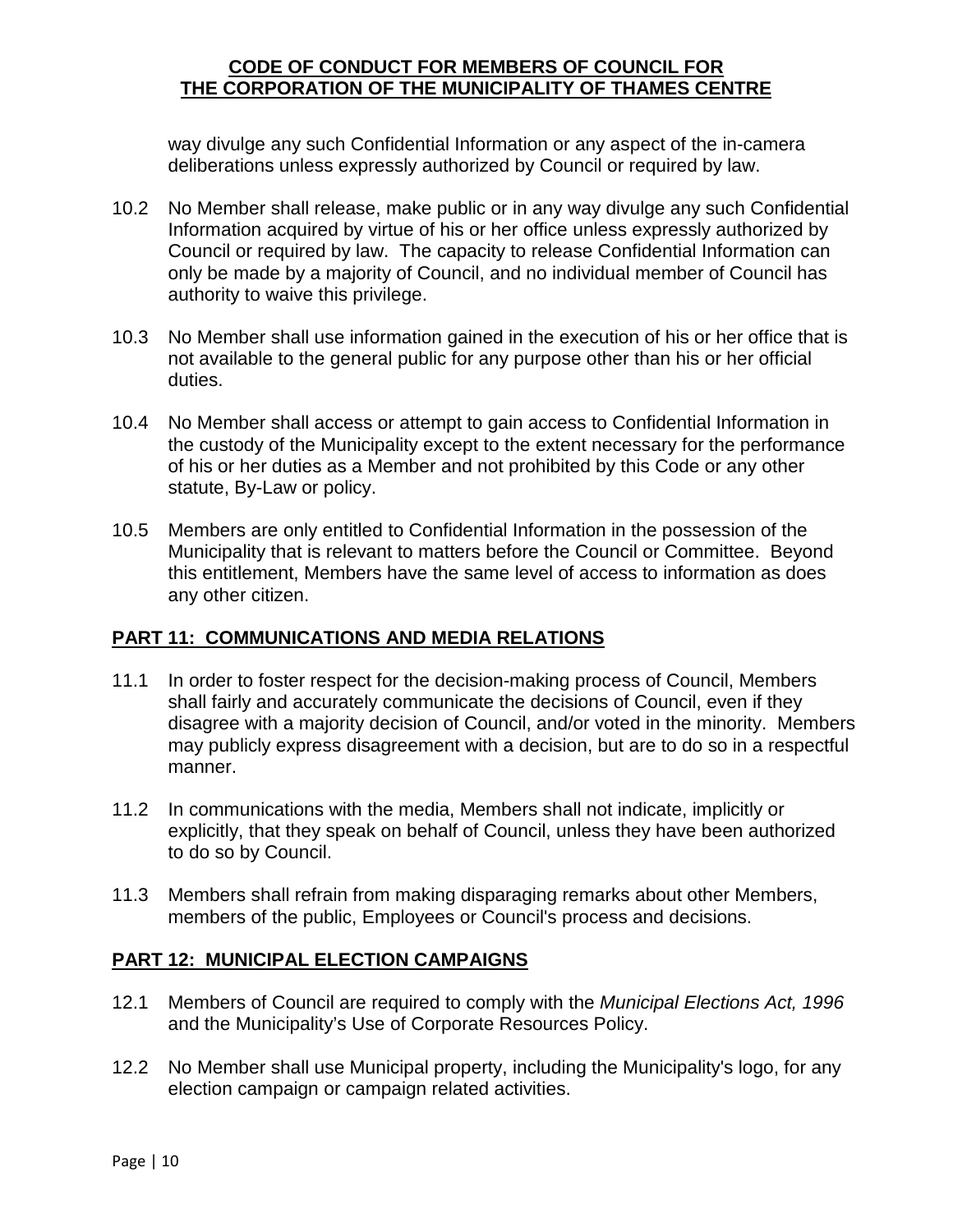- 12.3 No Member shall undertake campaign related activities on Municipally-owned lands, with the exception of the permissible use of campaign signs along road allowances, and in compliance with any local sign By-Laws, as applicable.
- 12.4 No Member shall use the services of Employees in work for his or her (re)election during hours in which those Employees are being paid by the Municipality. The participation of Municipal staff with respect to municipal elections is generally discouraged.

#### <span id="page-10-0"></span>**PART 13: CONDUCT OF FORMER MEMBERS**

- 13.1 The Municipality shall not hire or award any contract to any former Member for a period of 12 months from the date the former Member ceased to hold office except where the former Member is the successful bidder through a quote or tender consistent with appropriate Municipality policies.
- 13.2 A former Member may not lobby the Municipality or any Member for a period of 12 months from the date the former Member ceased to hold office.

#### <span id="page-10-1"></span>**PART 14: USE OF MUNICIPAL PROPERTY**

- 14.1 Members may only use Municipal property, including land, facilities, equipment, supplies, services, staff or other resources (for example, Municipally-owned materials, computers, networks, websites) for activities directly connected with the discharge of their official Municipal duties.
- 14.2 Occasional or incidental personal use of Municipal computers, phones or similar devices and communication systems is acceptable, subject to the provisions of the *Municipal Elections Act*. Such use may also be subject to the *Municipal Freedom of Information and Protection of Privacy Act*.
- 14.3 No Member shall obtain financial gain from the use or sale of Municipallydeveloped intellectual property including inventions, cultural materials, computer programs, technical innovations, or other items capable of being patented, or copyrighted, as all such property remains exclusively that of the Municipality.

#### <span id="page-10-2"></span>**PART 15: NEPOTISM**

- 15.1 No Member shall attempt to influence the hiring or promotion of a Spouse or Immediate Relative.
- 15.2 No Member shall make any decision or participate in the process to hire, transfer, promote, demote, discipline or terminate a Spouse or Immediate Relative.
- 15.3 If a Spouse or Immediate Relative of a Member is an applicant for employment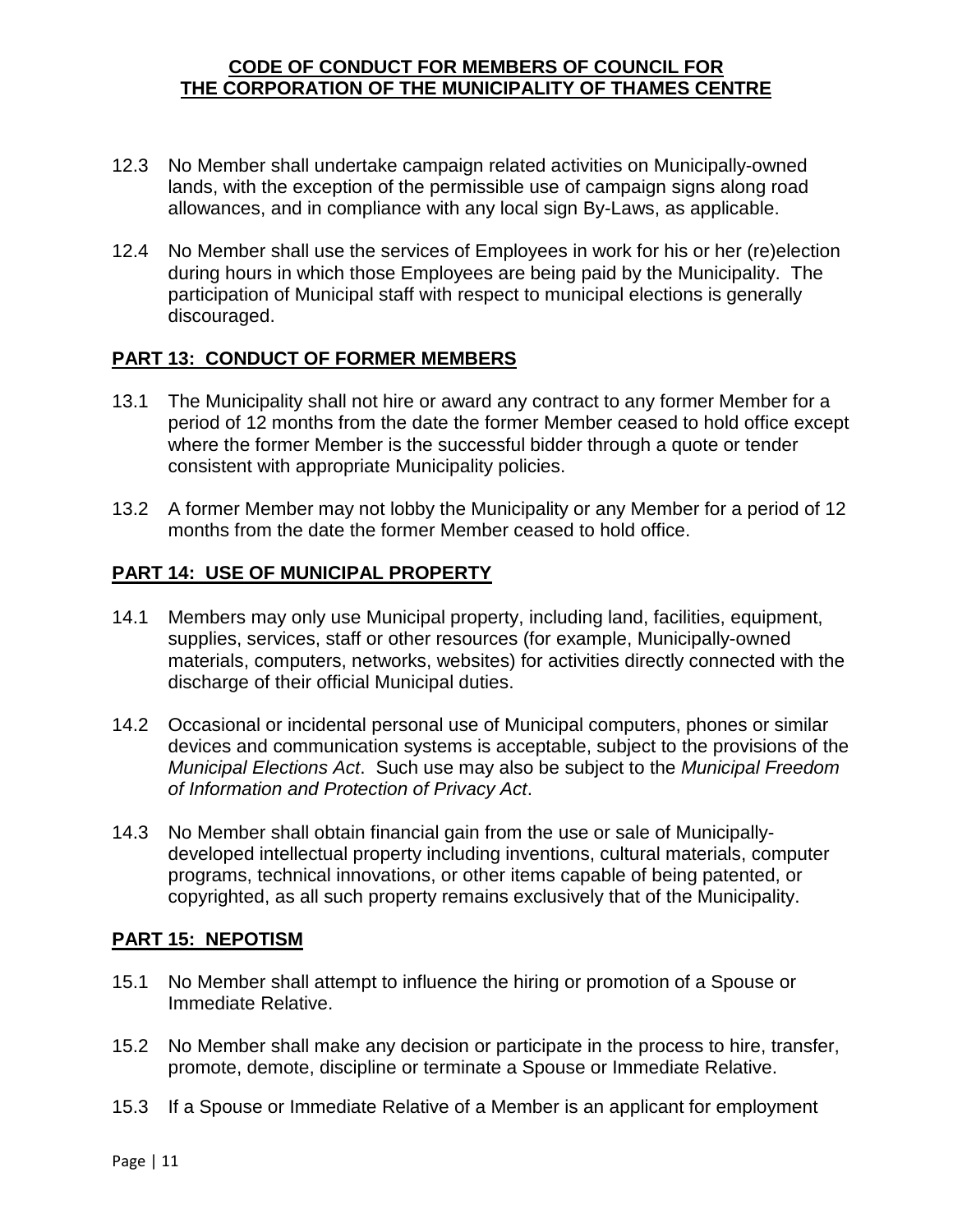with the Municipality or candidate for promotion or transfer, the Spouse or Immediate Relative will proceed through the usual selection process with no special consideration.

- 15.4 No Member shall place himself or herself in a position where he or she could have influence over their Spouse or Immediate Relative's employment.
- 15.5 No Member shall attempt to use a Spouse or Immediate Relative relationship for financial or other gain.

#### <span id="page-11-0"></span>**PART 16: OBSTRUCTION OF INTEGRITY COMMISSIONER**

- 16.1 No Member shall obstruct the Integrity Commissioner in the carrying out of their responsibilities.
- 16.2 It is a violation of this Code to obstruct any staff member acting under the instruction of the Integrity Commissioner in applying or furthering the objectives or requirements of this Code, in attempting to gather information or data, or in the general conduct of duties with respect to a Code of Conduct investigation.
- 16.3 Examples of obstruction under sections 16.1 or 16.2 include the destruction of documents, the erasure of electronic documents, withholding or concealing the existence of documents and refusal to respond to inquiries from the Integrity Commissioner within 15 days of receipt of same.

#### <span id="page-11-1"></span>**PART 17: REPRISALS**

17.1 No Member shall seek any reprisal or threaten any reprisal against a complainant or any other person for providing relevant information to the Integrity Commissioner in the course of inquiry pursuant to a complaint.

#### <span id="page-11-2"></span>**PART 18: INTERPERSONAL CONDUCT AND COMMUNICATIONS:**

#### **18.1 REQUIREMENTS**

Members have important legal responsibilities and accountabilities in connection with the tone and substance of interpersonal interactions, conduct or communications pursued in the context of carrying out the activity of a municipal Councillor.

#### **18.2 MUNICIPAL POLICIES**

The purpose of this section of the *Code of Conduct* and the appended policies is to ensure that Members governed by this *Code of Conduct* understand and comply with standards of conduct required at law in terms of their interpersonal interactions, communications and conduct.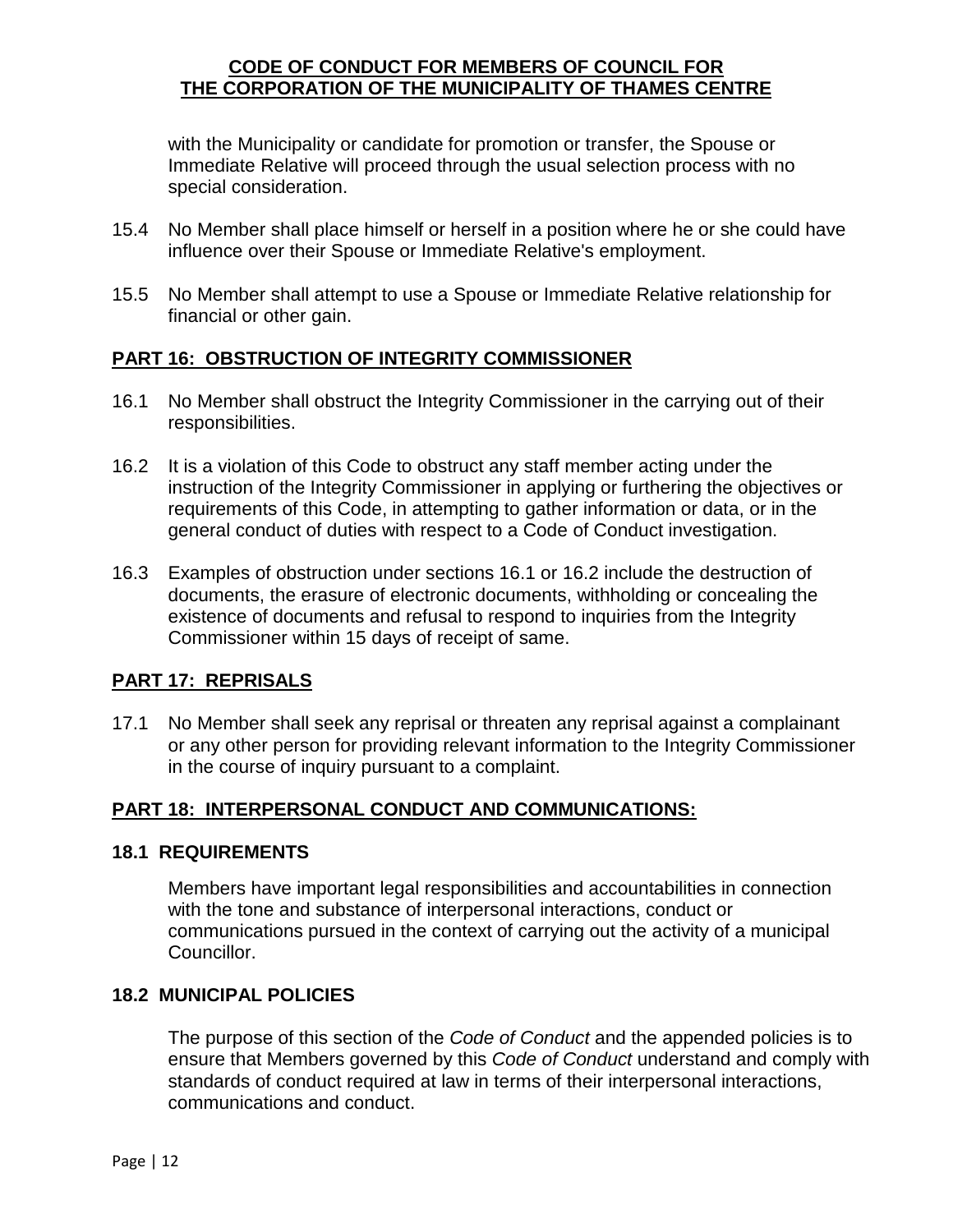Policies appended:

• *Respect in the Workplace (Workplace Harassment and Violence)*

The Municipal Corporation and Members, as agents of the Municipal Corporation share important obligations for ensuring compliance with required standards of interpersonal conduct and interactions. A failure to adhere to the required Standards of Conduct can expose both the Municipality and individual Members to potential liabilities.

#### <span id="page-12-0"></span>**PART 19: COMPLIANCE / ACCOUNTABILITY / ENFORCEMENT**

The Municipality has important obligations and interests in ensuring compliance with the ethical and interpersonal conduct standards required of Members by this Code of Conduct.

The Municipality has an interest and obligation to respond to all allegations, complaints or incidents of alleged conduct inconsistent with the standards outlined in this *Code of Conduct* (*and appended policies*) in a manner consistent with the interests and legal obligations of the Municipality.

The Municipality recognizes that the Municipality and the Members have a mutual interest in providing and encouraging access to compliance/enforcement mechanisms in connection with the conduct required by this *Code* that deliver objective, independent, skilled and efficient determinations in connection with alleged misconduct by any Member.

The Municipality shall appoint an Integrity Commissioner pursuant to Section 223.3(1) of the Municipal Act to inquire into and determine any alleged non-compliance with the standards of conduct defined in the *Code of Conduct* and to investigate and advise on the (MICA) in March 2019 and thereafter by a Member.

In all circumstances where the Municipality becomes aware of an allegation that a Member has engaged in any prohibited activity or breached any standard of conduct outlined in this *Code of Conduct*, whether by informal communications or formal complaints, the matter will be addressed as follows:

- (i) The "informal" complaint procedure attached as *Appendix 1* may be followed but is not mandatory;
- (ii) Any issue of non-compliance with the *Code of Conduct* shall be referred to the Integrity Commissioner through the Complaint Protocol attached as *Appendix 3;*
- (iii) The Integrity Commissioner shall conduct an Inquiry to determine whether the Member has engaged in conduct in contravention of the *Code of Conduct;* (except as in Complaints Prior to an Election)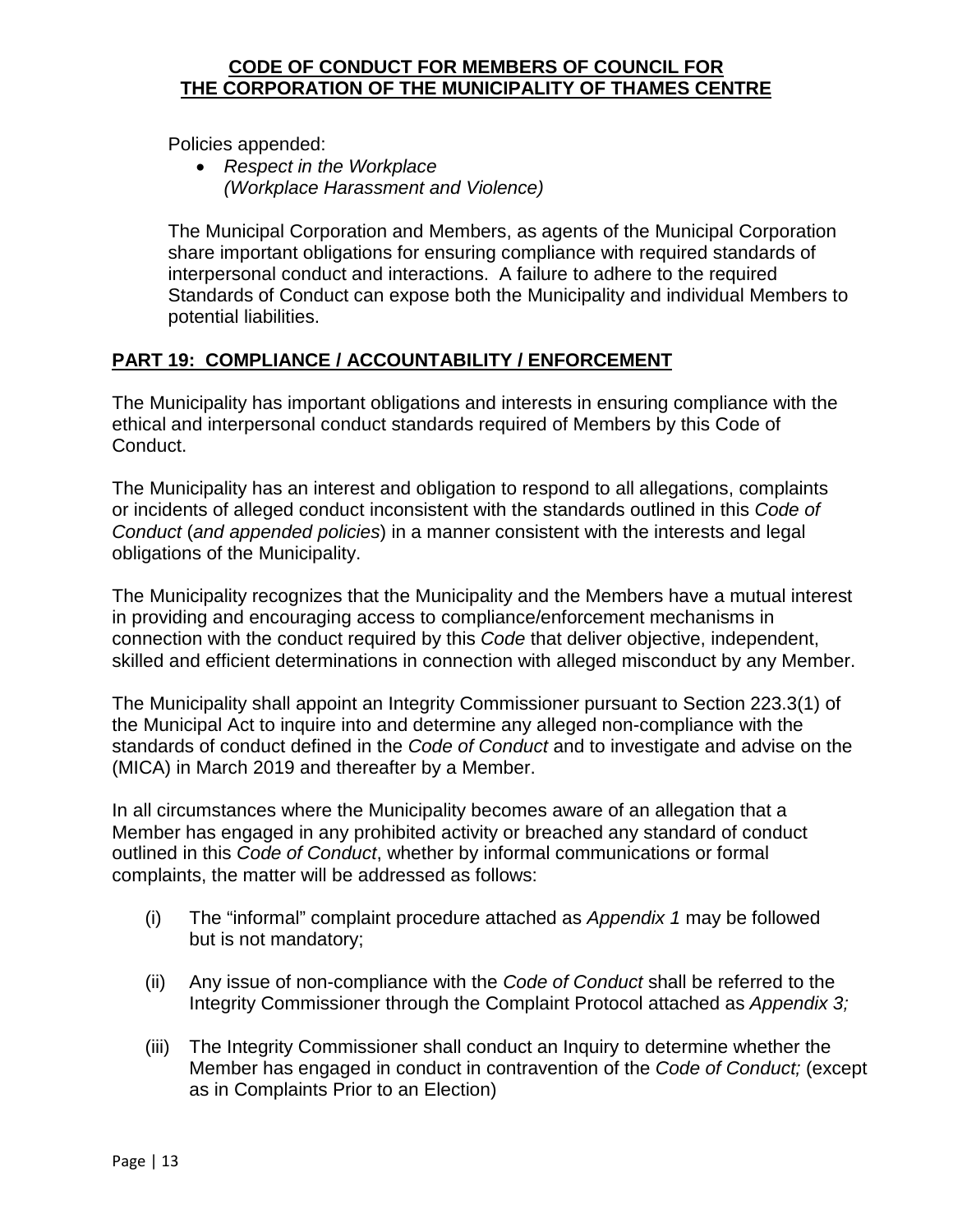- (iv) In planning and pursuing the relevant inquiry the Integrity Commissioner may proceed consistent with the procedural aspects of any policies addressing the subject of the alleged infringement and exercise his/her powers under Section 33 and Section 34 of the *Public Inquiries Act;*
- (v) The inquiry pursued by the Integrity Commissioner shall be an independent inquiry; independent of the Municipality or any of its agents, employees or members;
- (vi) Where the Integrity Commissioner determines that he/she has reasonable grounds to believe that there has been a contravention of any other act or the *Criminal Code*, the Integrity Commissioner shall refer the matter to the appropriate authority; suspend his/her inquiry and report the suspension to Council. In these circumstances Council will pursue the necessary steps to ensure that the matter is addressed consistent with the Municipality's obligations at law and any relevant Municipal policies;
- (vii) Where the Integrity Commissioner completes an inquiry and determination of the matter, he/she shall prepare a written report of his/her findings as to whether a Member has contravened the *Code of Conduct*. In preparing the report, the Integrity Commissioner may disclose such matters as are necessary for the reporting to Council. The Report shall be delivered to Council. Where a contravention of the Code is substantiated, **Council may impose the Penalty**;
- (viii) The municipality shall consider written reports/findings of the Integrity Commissioner in open session unless otherwise prohibited by another *Act* e.g. (MFIPPA) or regulation
- (ix) Where the Integrity Commissioner determines that a Member has contravened the *Code of Conduct*, the Integrity Commissioner shall recommend the penalty; such penalty shall be within the remedial parameters defined in the *Municipal Act, 2001*;
- (x) **Penalties:** Where a Member is found to have breached any standard of conduct required by the *Code of Conduct*, the penalty will be determined by the Council on the advice of the Integrity Commissioner. In determining the penalty the Council shall take into consideration the nature and degree of the current breach of the Code and any prior non-compliance with the *Code of Conduct* by the Member.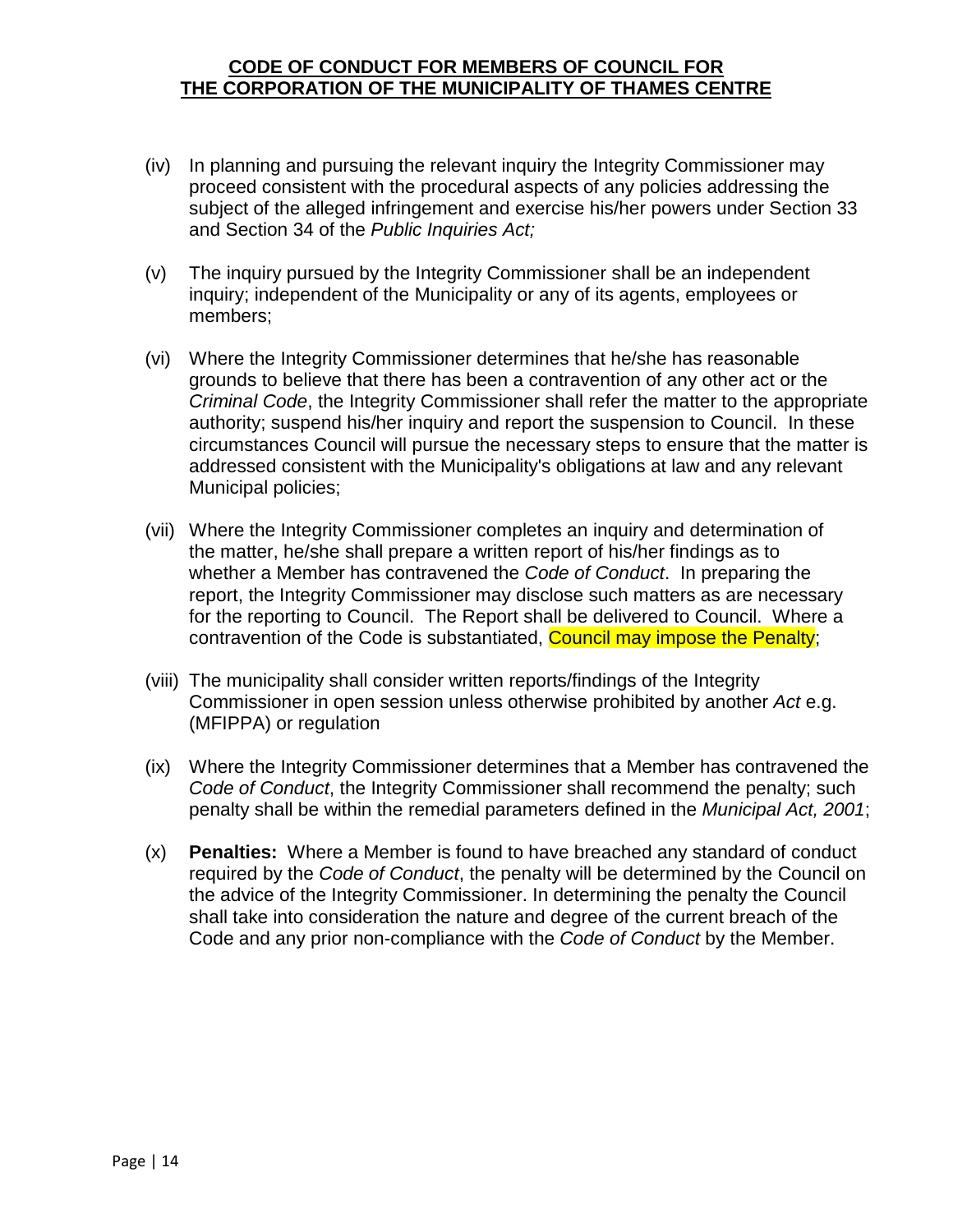(xi) Exception: (Upon implementation of Bill 68 amendments related to MCIA)

Where a Code of Conduct breach is alleged,

- i) the member may take part in the discussion of the matter, including making submissions to council or the local board, as the case may be, and may attempt to influence the voting on any question in respect of the matter, whether before, during or after the meeting. However, the member is not permitted to vote on any question in respect of the matter.
- ii) In the case of a meeting that is not open to the public, the member may attend the meeting or part of the meeting during which the matter is under consideration.

Penalties imposed in connection with breaches of the *Code of Conduct* pursuant to the Code may include:

- 1. A written reprimand; and or;
- 2. Suspension of remuneration paid to a Member with respect to services up to 90-days; and or;
- 3. The Integrity Commissioner can offer remedial remedies.

#### Refusal to Conduct Investigation

- 1. If the Integrity Commissioner is of the opinion that the referral of a matter to him or her is frivolous, vexatious or not made in good faith, or that there are no grounds or insufficient grounds for an investigation, the Integrity Commissioner shall not conduct an investigation, or, where that becomes apparent in the course of an investigation, terminate the investigation.
- 2. Complaints referred that are repetitious in nature, not germane to the Code of Conduct in the opinion of the Integrity Commissioner, deemed frivolous and without substance in the opinion of the Integrity Officer, OR, where the complaint is deemed vexatious in the opinion of the Integrity Commissioner, complaints shall not be advanced to an investigation stage.
- 3. Other than in exceptional circumstances, the Integrity Commissioner will not report to Council or a local board (restricted definition) on any complaint described in subsections (1) and (2) except as part of an annual or other periodic report.
- 4. An application may only be made within six weeks after the applicant became aware of the alleged contravention.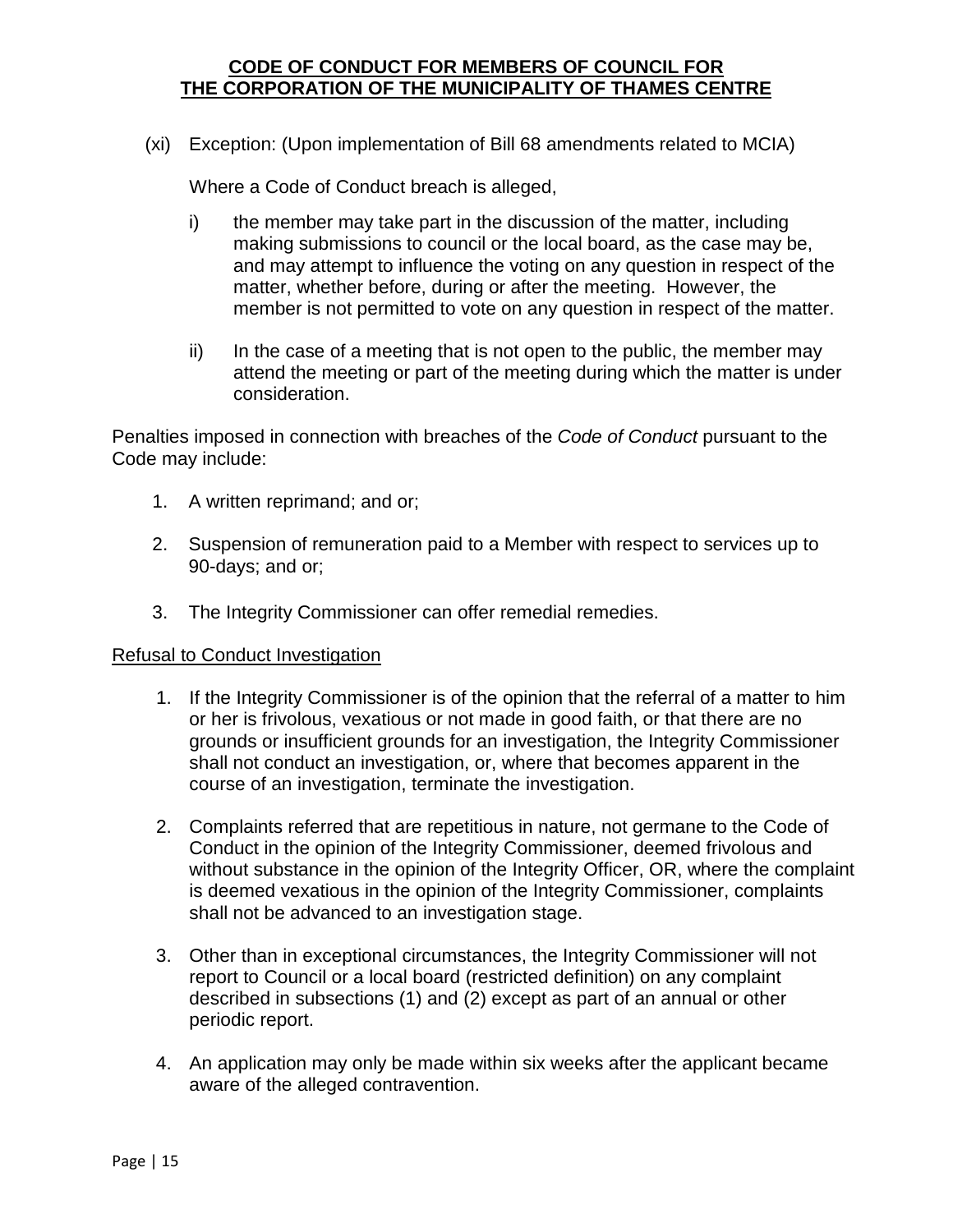#### Complaints or Reports Prior to Election

No complaint regarding a Member who is a candidate in an election may be accepted by the Integrity Commissioner for review and/or investigation between Nomination Day for a regular election and ending of voting day in any year in which a regular municipal election will be held. The Integrity Commissioner shall hold such complaint in abeyance until after voting day in a regular election year and advise the complainant of the process.

#### <span id="page-15-0"></span>**PART 20: OTHER COMPLIANCE/ENFORCEMENT RIGHTS BEYOND THE REFERRAL TO THE INTEGRITY COMMISSIONER**

While the Municipality encourages complainants, Members and all parties to access and support the use of the Integrity Commissioner as the means of addressing any issues of non-compliance with the *Code of Conduct* by Members, the Municipality has an obligation and commitment to support complainants or potential complainants access to the following processes in connection with allegations of prohibited activity, conduct or communications.

#### **1. Complaints of Harassment (***Code or Personal***), Discrimination, Violence by Employees, Members of Council**

- Access to the procedures committed to in the Municipality's relevant Policies (e.g. informal resolution, mediation, complaint procedures);
- Complainants also have a right to file complaints with the Ontario Human Rights Tribunal (in connection with human rights allegations) and complaints with the Ministry of Labour (in connection with allegations of violence, threats of violence or personal harassment).

#### **2. Complaints Regarding Allegations of Conduct Regulated by the Criminal Code**

- Complaints can be directed to the Ontario Provincial Police, or the force responsible for the jurisdiction in which the alleged incident occurred, to pursue an investigation under Section 122 of the *Criminal Code of Canada* where allegations of fraud or breach of trust are made in connection with a Member carrying out the duties of the office;
- Complaints can be directed to the Ontario Provincial Police, or the force responsible for the jurisdiction in which the alleged incident occurred, to pursue an investigation under Section 122 of the Criminal Code of Canada regarding allegations of a Member's involvement in demands for, acceptance of, offering or agreement to accept a loan, reward, benefit or their advantage from any person, in connection with the performance of the duties of the Member in the office;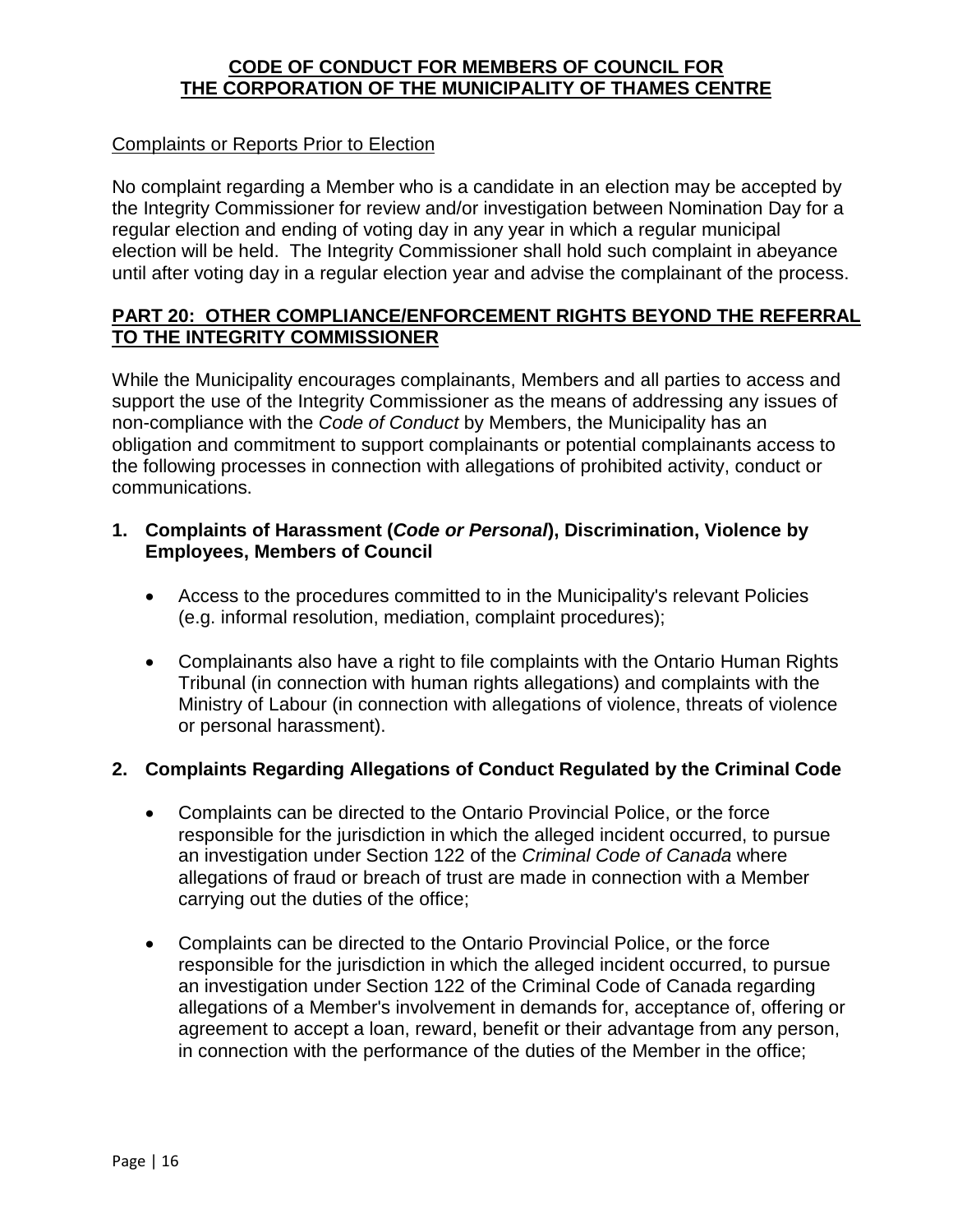#### **3. Complainant's Direct Dealings with Members in Connection with Concerns of Non-Compliance with the Code of Conduct**

- Any person who believes that a Member has infringed any standard under this Code of Conduct can advise the Member of the concern directly (verbally or in writing) that their activity infringes the Code of Conduct;
- Such person (complainant) may directly encourage the Member to stop the offending activity;
- Such person (complainant) should keep a record of the incident, including date, time, location, persons present and any other relevant information.

#### <span id="page-16-0"></span>**PART 21: JUDICIAL INVESTIGATION**

In circumstances where liability is denied and the alleged misconduct is serious in nature, Council may pass a resolution, pursuant to s. 274(1) of the *Municipal Act*, requesting a judicial investigation into the Member of Council, or Council's Local Board or Committee Member's conduct.

#### <span id="page-16-1"></span>**PART 22: SUMMARY**

The Municipality and all Members of Council share an important interest and responsibility in ensuring that the standards of conduct required under this *Code of Conduct* are understood, maintained and where necessary enforced by holding Members accountable.

The standards reflect the ethical and legal context in which the Municipality and Members must deliver services to the community served by the Council and Members. Deviations from the standards of conduct outlined in this *Code of Conduct* leave the Municipality, Council and individual Members exposed to the following:

- Reputational risk;
- Loss of credibility in the community;
- Risks of significant liabilities.

All Members of Council are expected to be knowledgeable of the contents of this *Code of Conduct* and of the appended Policies, and to adhere to the standards of conduct defined in the *Code of Conduct* and Policies.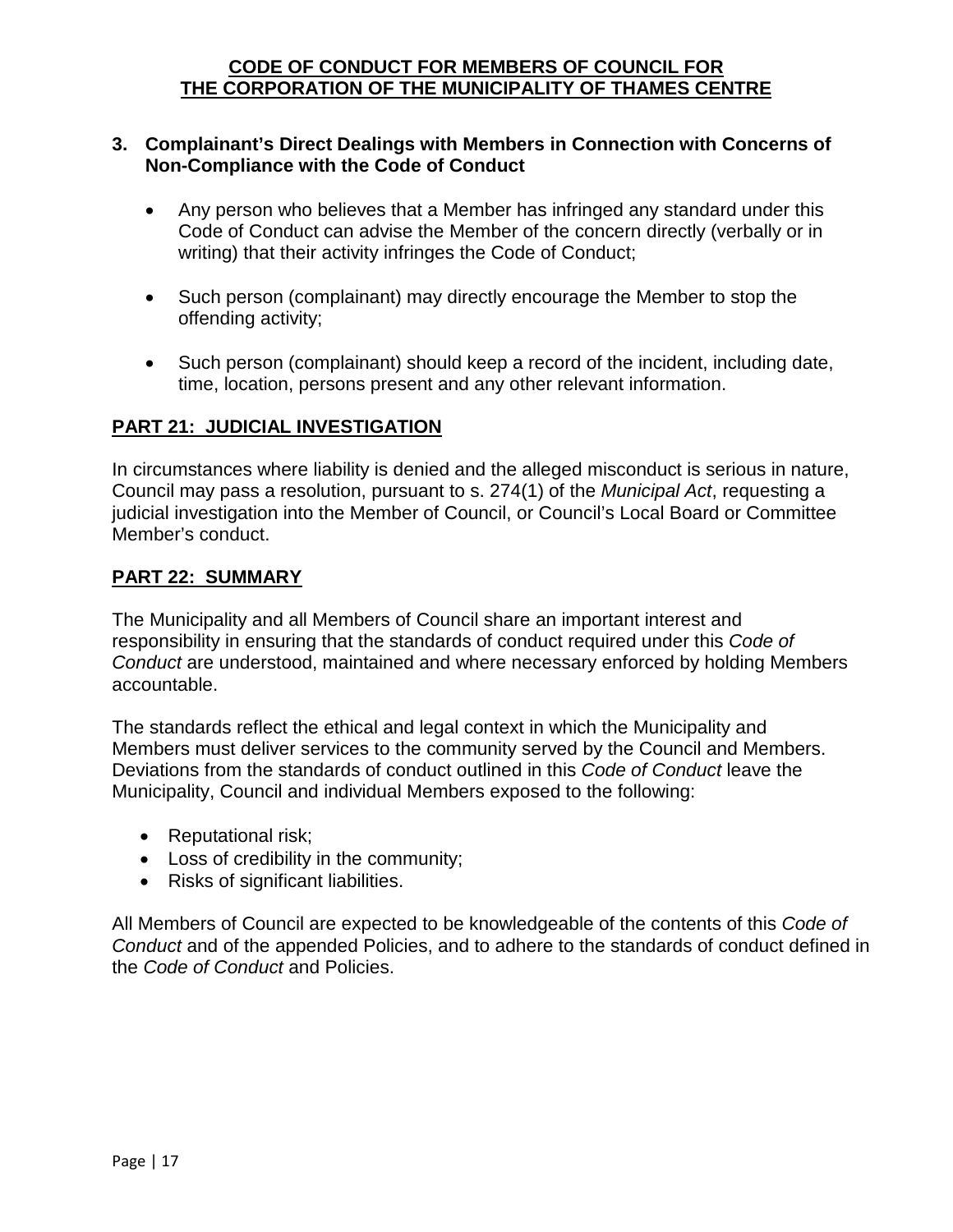#### *Appendix 1 - INFORMAL COMPLAINT PROCEDURE*

<span id="page-17-0"></span>Individuals (for example, Municipal employees, members of the public, members of Council or local boards (restricted definition), or organizations (including local boards (restricted definition) who have identified or witnessed behaviour or an activity by a member of Council or a local board (restricted definition) that they believe is in contravention of the *Code of Conduct for Members of Council and Local Boards (Restricted Definition)* the "Code of Conduct" would address the prohibited behaviour or activity themselves as follows:

- (1) advise the member that the behaviour or activity contravenes the Code of Conduct;
- (2) encourage the member to stop the prohibited behaviour or activity;
- (3) keep a written record of the incidents including dates, times, locations, other persons present, and any other relevant information;
- (4) tell someone else (for example, a senior staff member or an officer of the organization) about your concerns, your comments to the member and the response of the member;
- (5) if applicable, confirm to the member's satisfaction with the response of the member; or, if applicable, advise the member of your dissatisfaction with the response; and,
- (6) consider the need to pursue the matter in accordance with the formal complaint procedure outlined in *Appendix B*, or in accordance with another applicable judicial or quasi-judicial process or complaint procedure.

Individuals and organizations are encouraged to initially pursue this informal complaint procedure as a means of stopping and remedying a behaviour or activity that is prohibited by the Code of Conduct. With the consent of the complaining individual or organization and the member, the Integrity Commissioner may be part of any informal process. However, it is not a precondition or a prerequisite that those complaining pursue the informal complaint procedure prior to pursing the formal complaint procedure.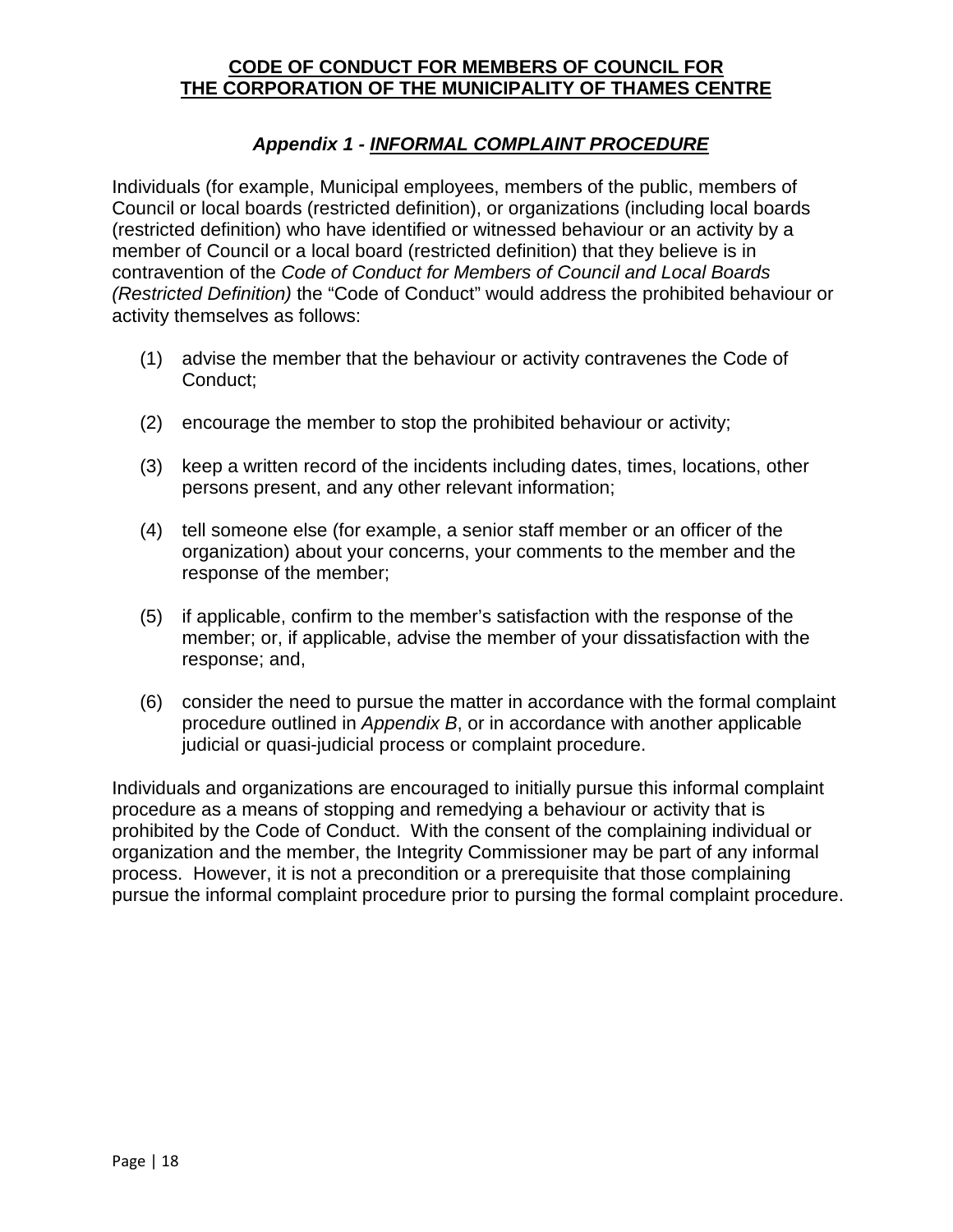#### *Appendix 2 - DUTIES OF A MUNICIPAL INTEGRITY COMMISSIONER*

<span id="page-18-0"></span>The Integrity Commissioner shall perform the duties and have the powers provided for in the Act, including but not limited to the following:

(1) *Advisory:* upon proper request, provide written and/or verbal advice to individual members of Council respecting the application of the Code of Conduct and/or any other procedures, rules, and policies relating to and reflecting upon their ethical behavior, including but not limited to general interpretation of the Municipal Conflict of Interest Act (Ontario); and furthermore and when appropriate, providing the full Council with specific and general opinions and advice respecting compliance by elected officials in respect of the provisions of governing statues the Code of Conduct and any other applicable procedures, rules, and policies.

(2) *Compliance Investigation/Determinations*: upon proper request from a member of Council or local board, municipal administration or one or more members of the public, to conduct an inquiry and make a determination as to any alleged contravention of the Code of Conduct or applicable procedures, rules, and policies by a member of Council or local board and, thereafter, to report the details and results of such inquiry to municipal Council.

(3) *Educational*: provide the Chief Administrative Officer or as directed with an annual report of activities during the previous calendar year as Integrity Commissioner, including but not necessarily limited to advice given to Council or individual members of Council and a summary of inquiry results and determinations; furthermore, provide outreach programs to members of Council and local boards and relevant staff on legislation, protocols, and office procedures emphasizing the importance of compliance with a Code of Conduct for public confidence in Municipal Government; and, furthermore, dissemination of information available to the public on the website operated by Thames Centre.

Notwithstanding that set forth above, the parties acknowledge and agree that the function of the Integrity Commissioner is to provide advice and opinion to Council and members thereof, to provide independent complaint prevention, investigation, adjudication, and resolution to members of Council and the public, and education respecting adherence with the Code of Conduct for members of Council and other procedures, rules, and policies governing ethical behavior.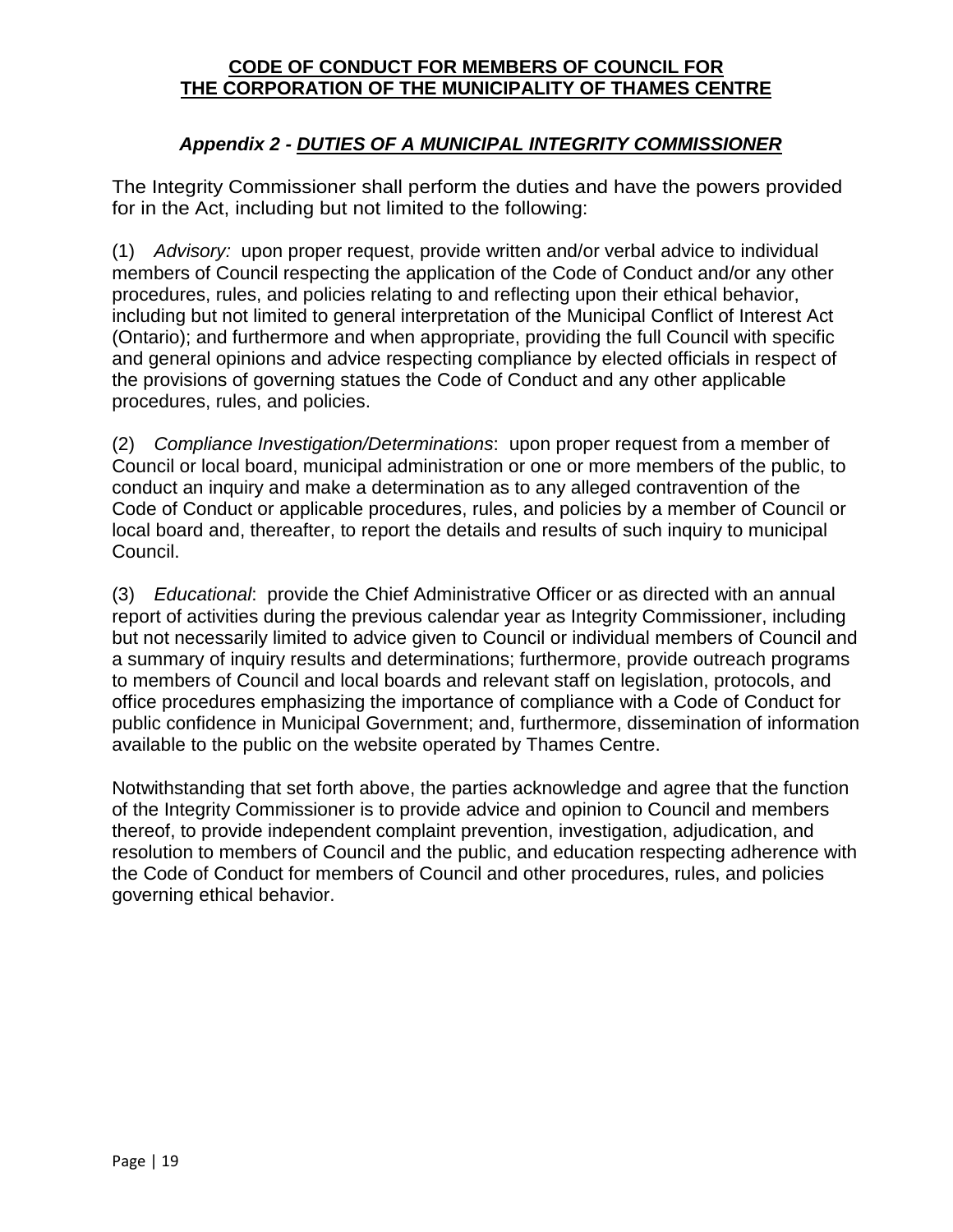#### *Appendix 2 (continued)*

The parties hereto also acknowledge and agree the Integrity Commissioner, will perform services, and in particular those services relating to advisory and educational duties, in a manner so as to avoid duplicated advice, opinion, and cost in respect of identical requests and inquiries – for example, the Integrity Commissioner shall decline to provide individualized advice and opinion to more than one member of Council or a local board on identical issues but should choose to provide general advice to Council or such local board as a whole to answer all such inquiries. In addition, it is recognized that the Integrity Commissioner, will likely receive requests for advice on matters involving compliance with the Municipal Conflict of Interest Act (the "MCIA") – while the Integrity Commissioner may provide general interpretation of the MCIA, it is expected that individual members of Council or local boards will seek independent legal advice on a specific question of individual compliance with such legislation. (until February 28, 2019) *Appendix C*

(4) The application of sections 5, 5.1, and 5.2 of the Municipal Conflict of Interest Act to members of Council and of local boards will become the responsibility of the Integrity Commissioner on March 1, 2019.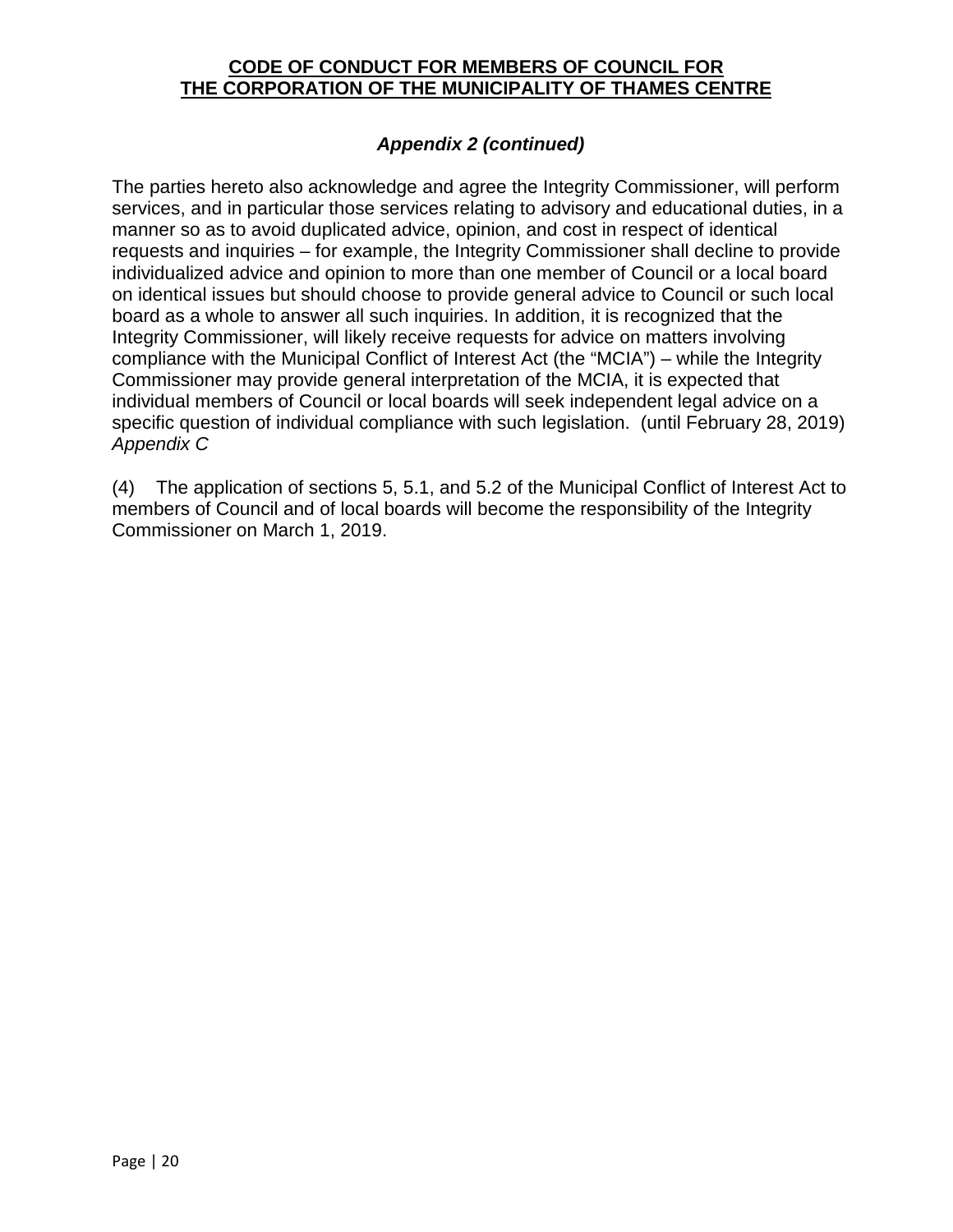#### *Appendix 3 - COMPLAINT PROTOCOL*

- <span id="page-20-0"></span>(1) Any member of Council, staff or the public that believes they have experienced or witnessed conduct in contravention with the Code of Conduct may file a complaint and request an investigation.
- (2) All complaints shall be in writing and signed by an identifiable individual.
- (3) A complaint shall set out reasonable and probable grounds for the allegation that the member as contravened the Code of Conduct and include a support affidavit that sets out the evidence in support of the complaint.
- (4) The complaint protocol information package shall be available at the Chief Administrative Officer or Clerk office. *Appendix B*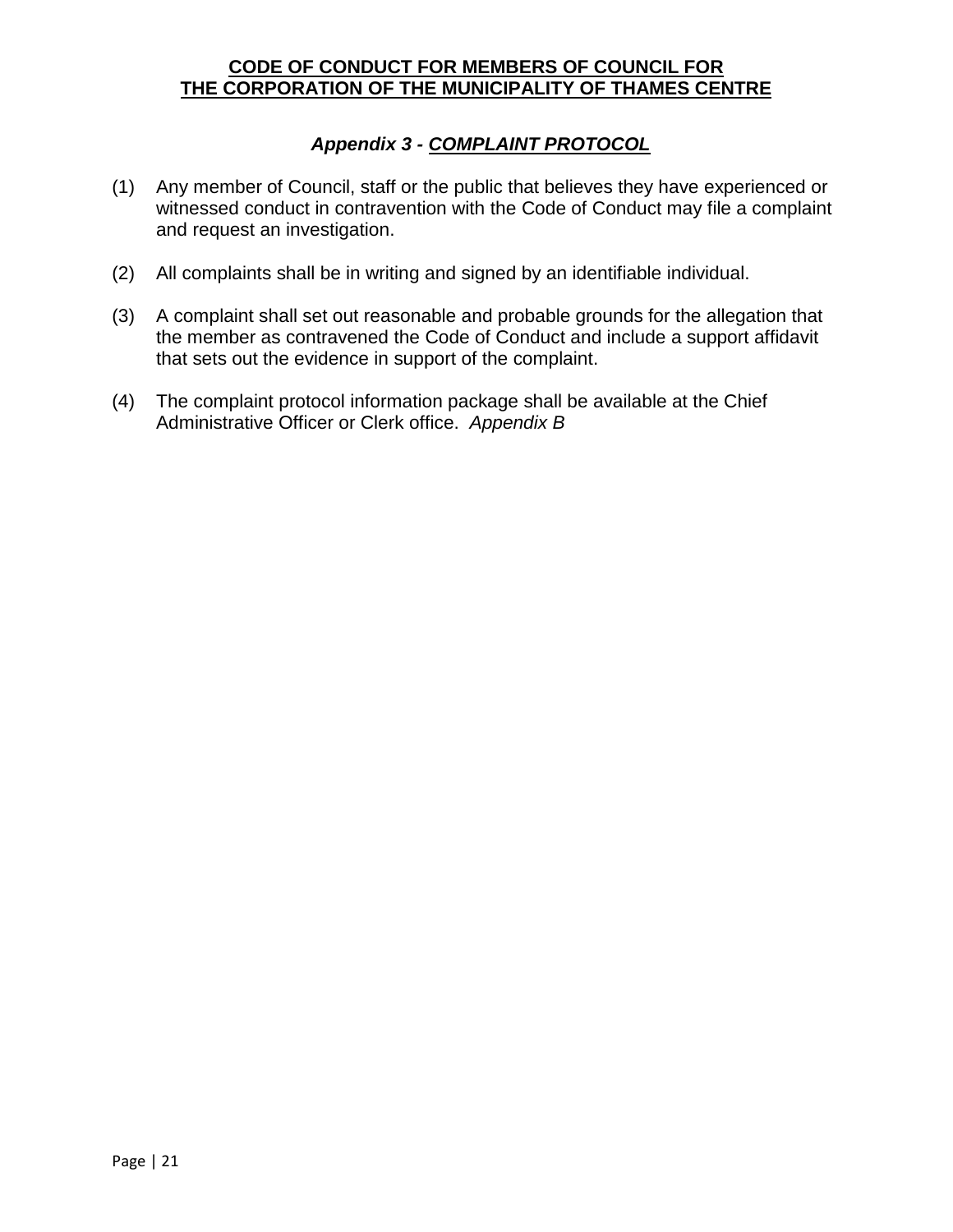

#### **Subject: Code of Conduct for Members of Municipal Council and Council's Local Board and Committee Members (hereinafter referred to as "Members")**

<span id="page-21-0"></span>\_\_\_\_\_\_\_\_\_\_\_\_\_\_\_\_\_\_\_\_\_\_\_\_\_\_\_\_\_\_\_\_\_\_\_\_\_\_\_\_\_\_\_\_\_\_\_\_\_\_\_\_\_\_\_\_\_\_\_\_\_\_\_\_\_\_\_\_\_\_\_

#### *COUNCILLOR ACKNOWLEDGEMENT*

The preceding Code of Conduct has been explained to me and I have received, read, and understood the Code of Conduct for the Corporation of the Thames Centre.

\_\_\_\_\_\_\_\_\_\_\_\_\_\_\_\_\_\_\_\_\_\_\_\_\_\_\_\_\_\_\_\_\_\_\_\_ Councillor Name (Please Print)

\_\_\_\_\_\_\_\_\_\_\_\_\_\_\_\_\_\_\_\_\_\_\_\_\_\_\_\_\_\_\_\_\_\_\_\_\_ \_\_\_\_\_\_\_\_\_\_\_\_\_\_\_\_\_\_\_\_\_\_\_\_\_\_\_ Councillor Signature Date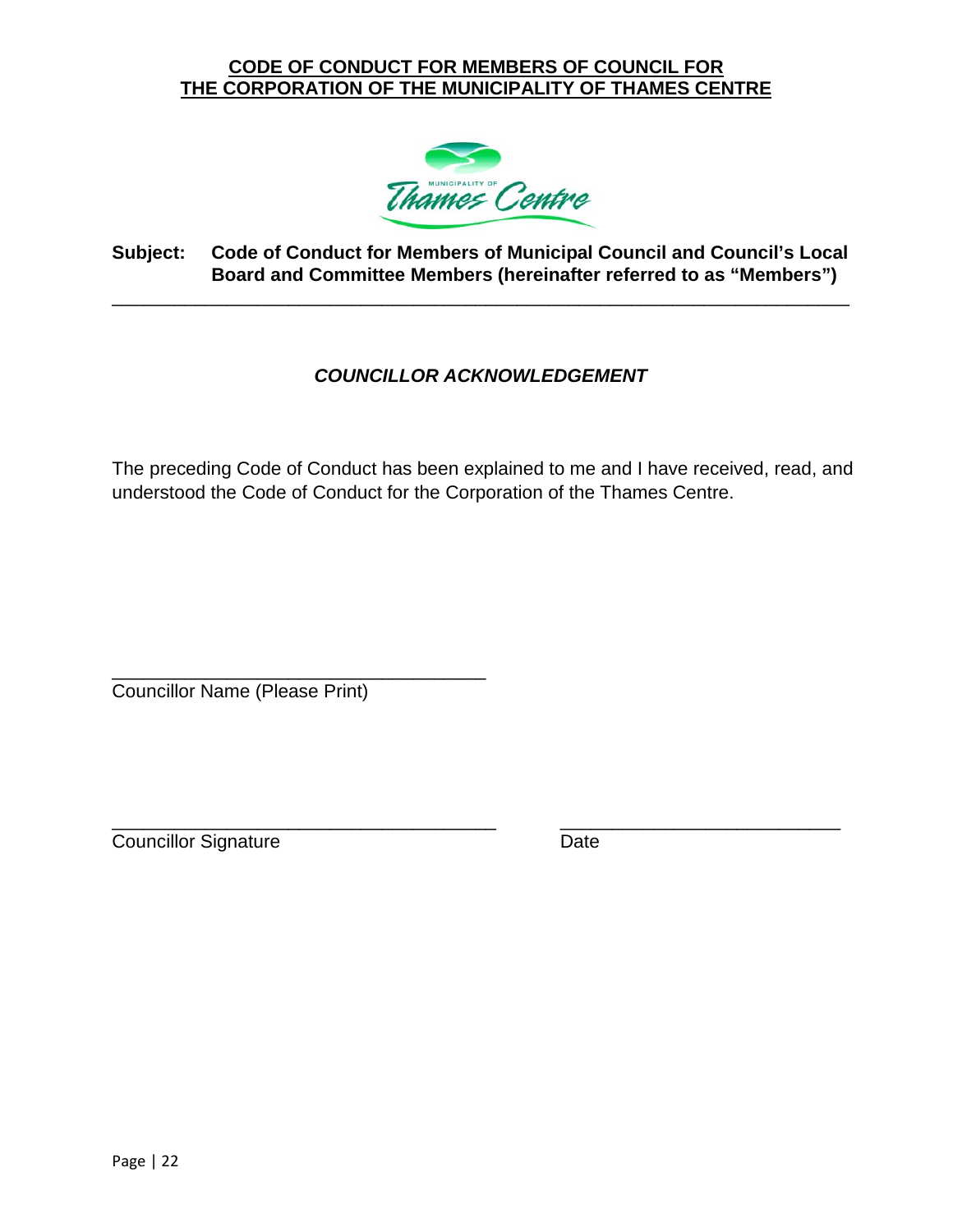

#### <span id="page-22-0"></span>**Appendix A - Council Code of Conduct Disclosure Statement**

#### **THAMES CENTRE**

#### **Council Code of Conduct**

Part 7 of the Council Code of Conduct regarding the acceptance of gifts and benefits, requires members to disclose the receipt of certain gifts and benefits if the dollar value of a single gift or benefit exceeds \$200.00 or if the total value of gifts and benefits received from one source in a calendar year exceeds \$1,000.00. This Disclosure Statement is to be used to report on such gifts and benefits and shall be filed with the clerk within 30 days of receipt of such gift or benefit, or upon reaching the annual limit. Disclosure Statements are a matter of public record.

#### **Nature of Gift or Benefit Received:**

| ,我们也不能在这里的时候,我们也不能在这里的时候,我们也不能会在这里的时候,我们也不能会在这里的时候,我们也不能会在这里的时候,我们也不能会在这里的时候,我们也不                                                                                                                          |                                                                                                                       |  |
|------------------------------------------------------------------------------------------------------------------------------------------------------------------------------------------------------------|-----------------------------------------------------------------------------------------------------------------------|--|
| <b>Source of Gift or Benefit:</b><br><u> 1989 - Jan Samuel Barbara, margaret eta biztanleria (h. 1989).</u>                                                                                                |                                                                                                                       |  |
| ,我们也不会有什么?""我们的人,我们也不会有什么?""我们的人,我们也不会有什么?""我们的人,我们也不会有什么?""我们的人,我们也不会有什么?""我们的人<br><b>Circumstances under Which Gift or Benefit Received:</b>                                                             |                                                                                                                       |  |
| <u> 1989 - Johann Stoff, deutscher Stoff, der Stoff, der Stoff, der Stoff, der Stoff, der Stoff, der Stoff, der S</u><br>,我们也不能在这里的时候,我们也不能在这里的时候,我们也不能会在这里的时候,我们也不能会在这里的时候,我们也不能会在这里的时候,我们也不能会在这里的时候,我们也不 |                                                                                                                       |  |
| Estimated Value of Gift or Benefit: \$                                                                                                                                                                     |                                                                                                                       |  |
| <b>Date Gift or Benefit Received:</b>                                                                                                                                                                      | <u> 1989 - Johann Harry Harry Harry Harry Harry Harry Harry Harry Harry Harry Harry Harry Harry Harry Harry Harry</u> |  |
|                                                                                                                                                                                                            |                                                                                                                       |  |
|                                                                                                                                                                                                            |                                                                                                                       |  |
| Date Statement Received by Clerk:                                                                                                                                                                          | <u> 1989 - Johann John Stone, mension al-</u>                                                                         |  |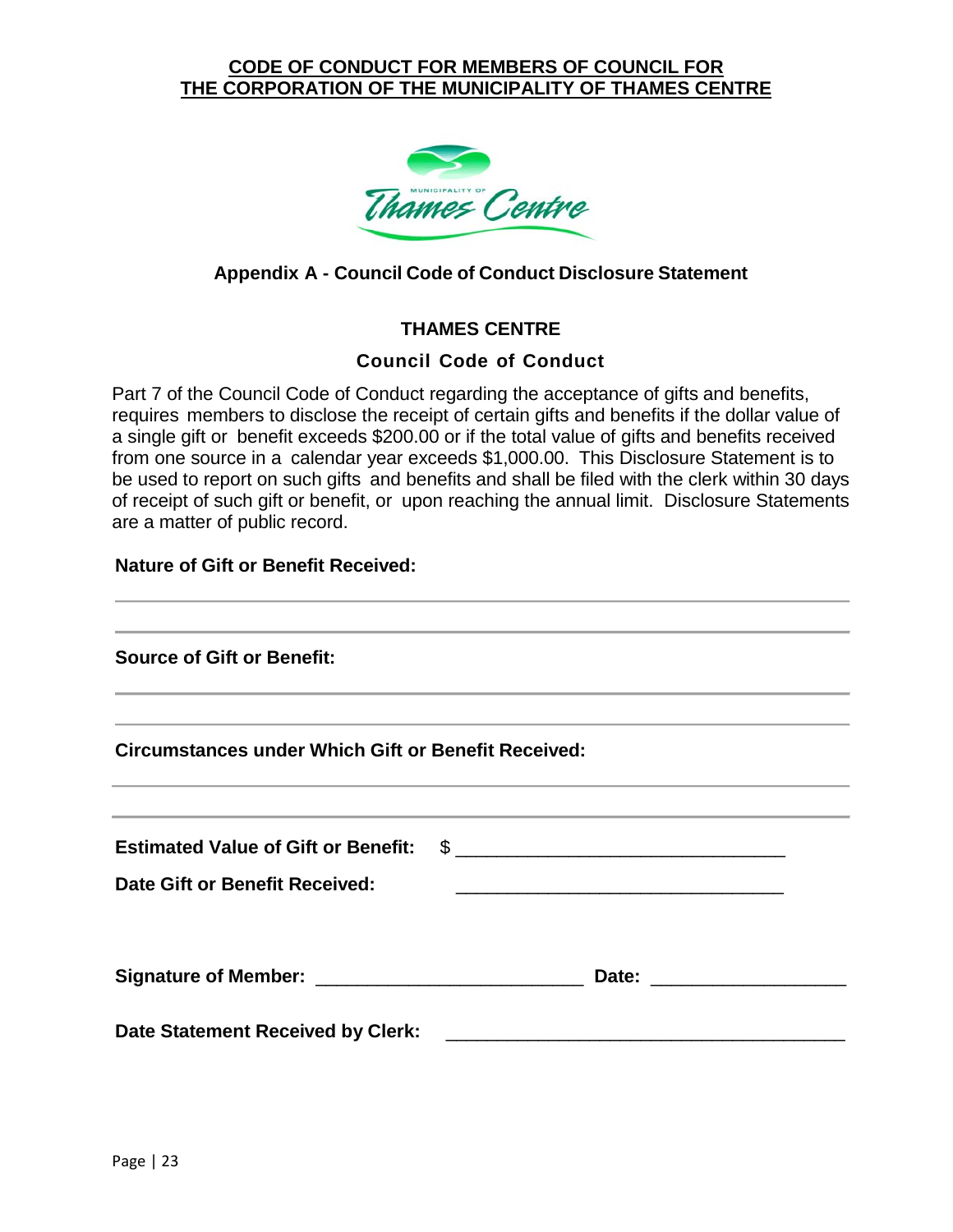

#### <span id="page-23-0"></span>**Appendix B - Council Code of Conduct – Formal Complaint Form/Affidavit**

## **THAMES CENTRE Council Code of Conduct**

|                                | I, __________________________________(full name), of the ________________________(City,                                                                              |  |
|--------------------------------|----------------------------------------------------------------------------------------------------------------------------------------------------------------------|--|
|                                |                                                                                                                                                                      |  |
| Province of Ontario.           |                                                                                                                                                                      |  |
| MAKE OATH AND SAY (or AFFIRM): |                                                                                                                                                                      |  |
|                                | 1. I have personal knowledge of the facts as set out in this affidavit, because                                                                                      |  |
|                                | ,我们也不能会在这里,我们的人们就会在这里,我们的人们就会在这里,我们的人们就会在这里,我们的人们就会在这里,我们的人们就会在这里,我们的人们就会在这里,我们的                                                                                     |  |
|                                | ,我们也不会有什么?""我们的人,我们也不会有什么?""我们的人,我们也不会有什么?""我们的人,我们也不会有什么?""我们的人,我们也不会有什么?""我们的人<br>,我们也不会有什么?""我们的人,我们也不会有什么?""我们的人,我们也不会有什么?""我们的人,我们也不会有什么?""我们的人,我们也不会有什么?""我们的人 |  |
|                                | (insert reasons e.g. I work for I attended a meeting at which etc.)                                                                                                  |  |
|                                | 2. I have reasonable and probable grounds to believe that a member of the Thames                                                                                     |  |
|                                |                                                                                                                                                                      |  |
|                                |                                                                                                                                                                      |  |
|                                | section(s) of the Council Code of Conduct of the Thames Centre. The particulars of which                                                                             |  |
| are as follows:                |                                                                                                                                                                      |  |

(Set out the statements of fact in consecutively numbered paragraphs in the space below, with each paragraph being confined as far as possible to a particular statement of fact. If you require more space please use the attached *Schedule A* form and check the appropriate box below. If you wish to include exhibits to support this complaint, please refer to the exhibits as Exhibit A, B etc. and attach them to this affidavit.)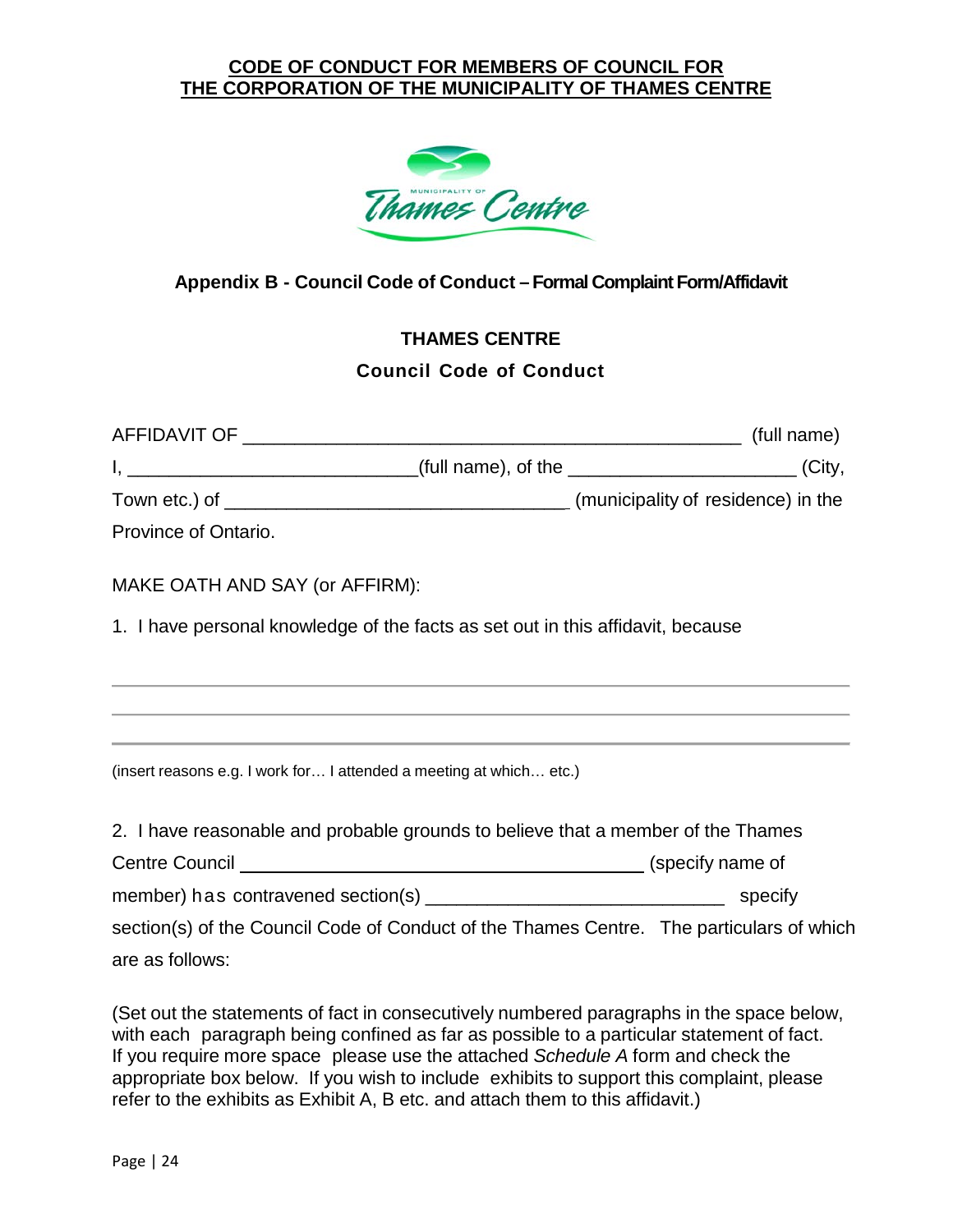| Please see the attached Schedule A                                                                                                                   |                                                                                             |
|------------------------------------------------------------------------------------------------------------------------------------------------------|---------------------------------------------------------------------------------------------|
|                                                                                                                                                      |                                                                                             |
|                                                                                                                                                      |                                                                                             |
|                                                                                                                                                      | 1. This affidavit is made for the purpose of requesting that this matter be reviewed by the |
|                                                                                                                                                      |                                                                                             |
|                                                                                                                                                      |                                                                                             |
| (City, Town etc. of )                                                                                                                                |                                                                                             |
|                                                                                                                                                      |                                                                                             |
|                                                                                                                                                      |                                                                                             |
|                                                                                                                                                      |                                                                                             |
| (date)                                                                                                                                               |                                                                                             |
| Integrity Commissioner appointed by Thames Centre and for no other purpose.<br>SWORN (or AFFIRMED) before me at the<br>in the Province of Ontario on | Signature                                                                                   |

(Signature of Commissioner) (Signature) A Commissioner for taking affidavits etc.

\_\_\_\_\_\_\_\_\_\_\_\_\_\_\_\_\_\_\_\_\_\_\_\_\_\_\_\_\_\_\_\_\_\_\_\_\_\_

**Please note that signing a false affidavit may expose you to prosecution under Sections 131 and 132 or 134 of the Criminal Code, R.S.C. 1985, c. C-46 and also to civil liability for defamation.**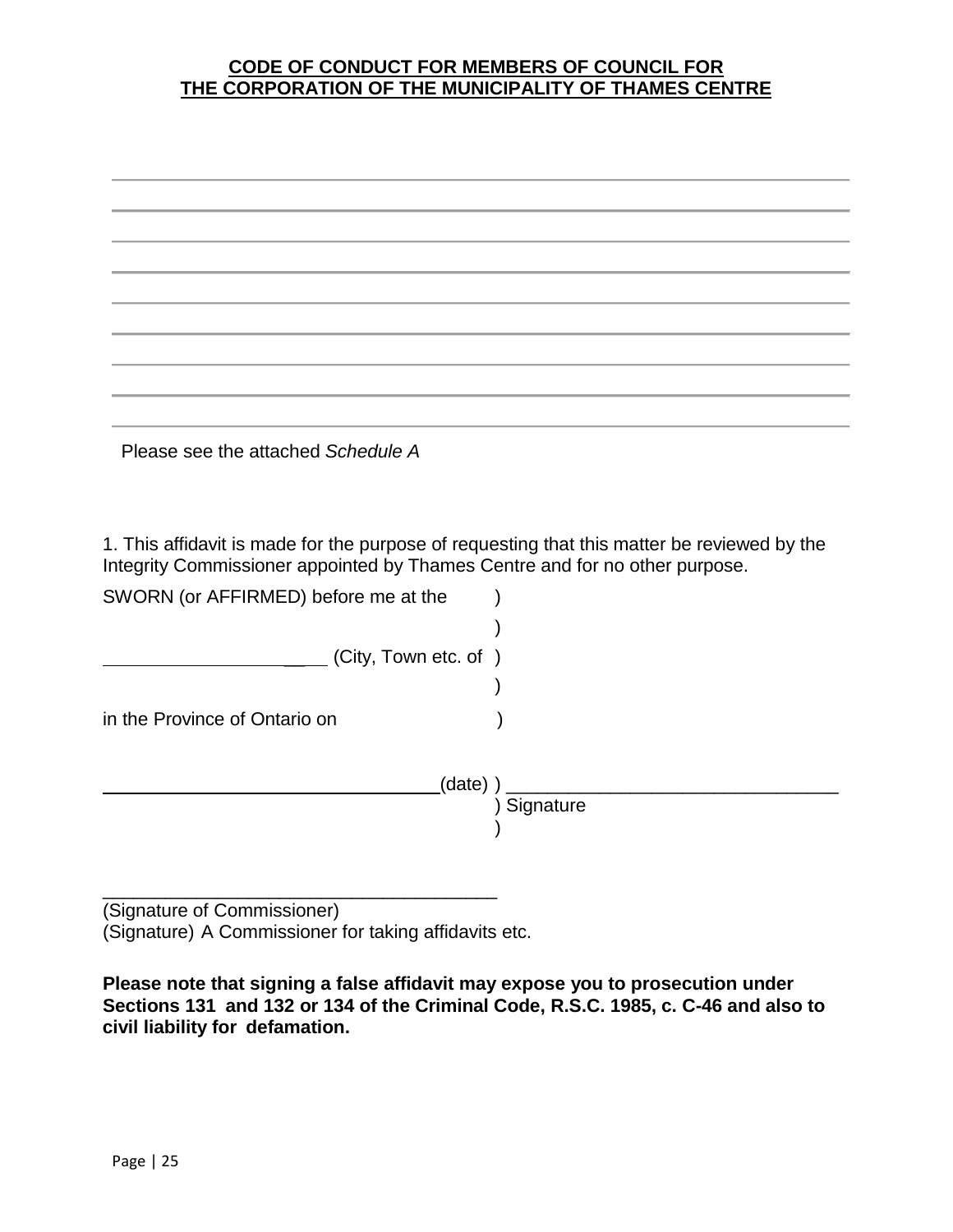

#### **Schedule A (Additional Information)**

#### **THAMES CENTRE**

#### **Council Code of Conduct**

To the affidavit required under Appendix B - Council Code of Conduct – Formal Complaint Form/Affidavit (If more than one page is required, please copy this blank page and mark each additional page as 2 of 2, 2 of 3, etc. at the top right corner.)

This *Schedule A* referred to in the affidavit of

(full name)

Sworn (or Affirmed) before me on this \_\_\_\_\_\_\_\_\_ day

of \_\_\_\_\_\_\_\_\_\_\_\_\_\_\_\_\_\_\_\_\_\_\_\_\_\_\_, \_\_\_\_\_\_\_.

\_\_\_\_\_\_\_\_\_\_\_\_\_\_\_\_\_\_\_\_\_\_\_\_\_\_\_\_\_\_\_\_\_\_\_\_\_\_\_\_\_\_\_ A Commissioner for taking affidavits, etc.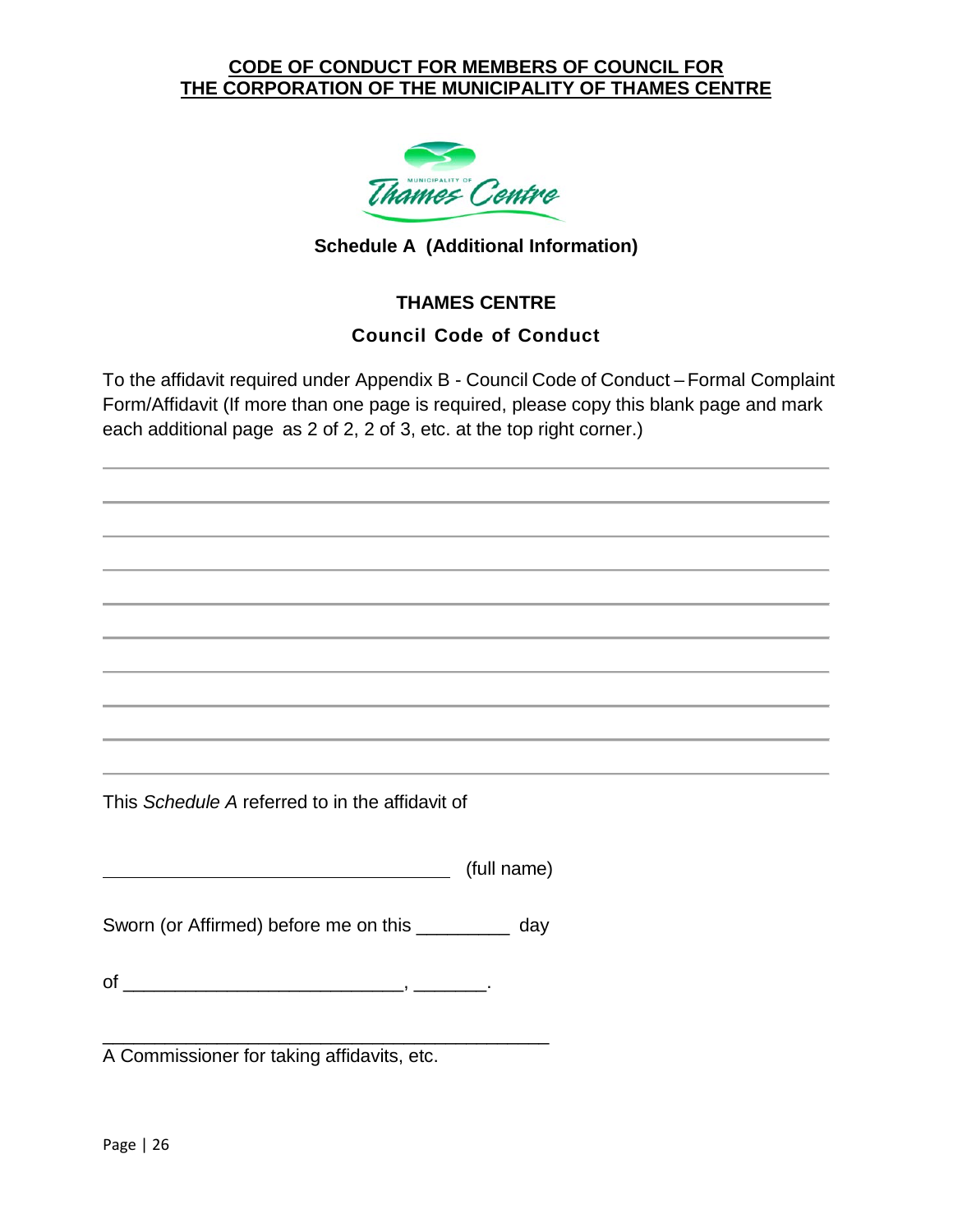

<span id="page-26-0"></span>**Appendix C - Council Code of Conduct – Request for Advice Form**

# **THAMES CENTRE Council Code of Conduct**

Name of Member: \_\_\_\_\_\_\_\_\_\_\_\_\_\_\_\_\_\_\_\_\_\_\_\_\_\_\_\_\_\_\_\_\_\_\_\_\_\_\_\_\_\_\_\_\_\_\_\_\_\_\_\_\_\_\_

Telephone No.: \_\_\_\_\_\_\_\_\_\_\_\_\_\_\_\_\_\_\_\_\_\_\_\_\_\_\_\_\_\_\_\_\_\_\_\_\_\_\_\_\_\_\_\_\_\_\_\_\_\_\_\_\_\_\_\_\_

| Email Address: |  |
|----------------|--|
|----------------|--|

Advice Requested: (Please provide as much detail as possible. Attach additional pages if required.)

\_\_\_\_\_\_\_\_\_\_\_\_\_\_\_\_\_\_\_\_\_\_\_\_\_\_\_\_\_\_\_\_ \_\_\_\_\_\_\_\_\_\_\_\_\_\_\_\_\_\_\_\_\_\_\_\_\_\_\_\_\_\_\_\_\_ Signature of Requestor **Date Received by Integrity Commissioner** \_\_\_\_\_\_\_\_\_\_\_\_\_\_\_\_\_\_\_\_\_\_\_\_\_\_\_\_\_\_\_\_ \_\_\_\_\_\_\_\_\_\_\_\_\_\_\_\_\_\_\_\_\_\_\_\_\_\_\_\_\_\_\_ Date **Date Reply Issued**